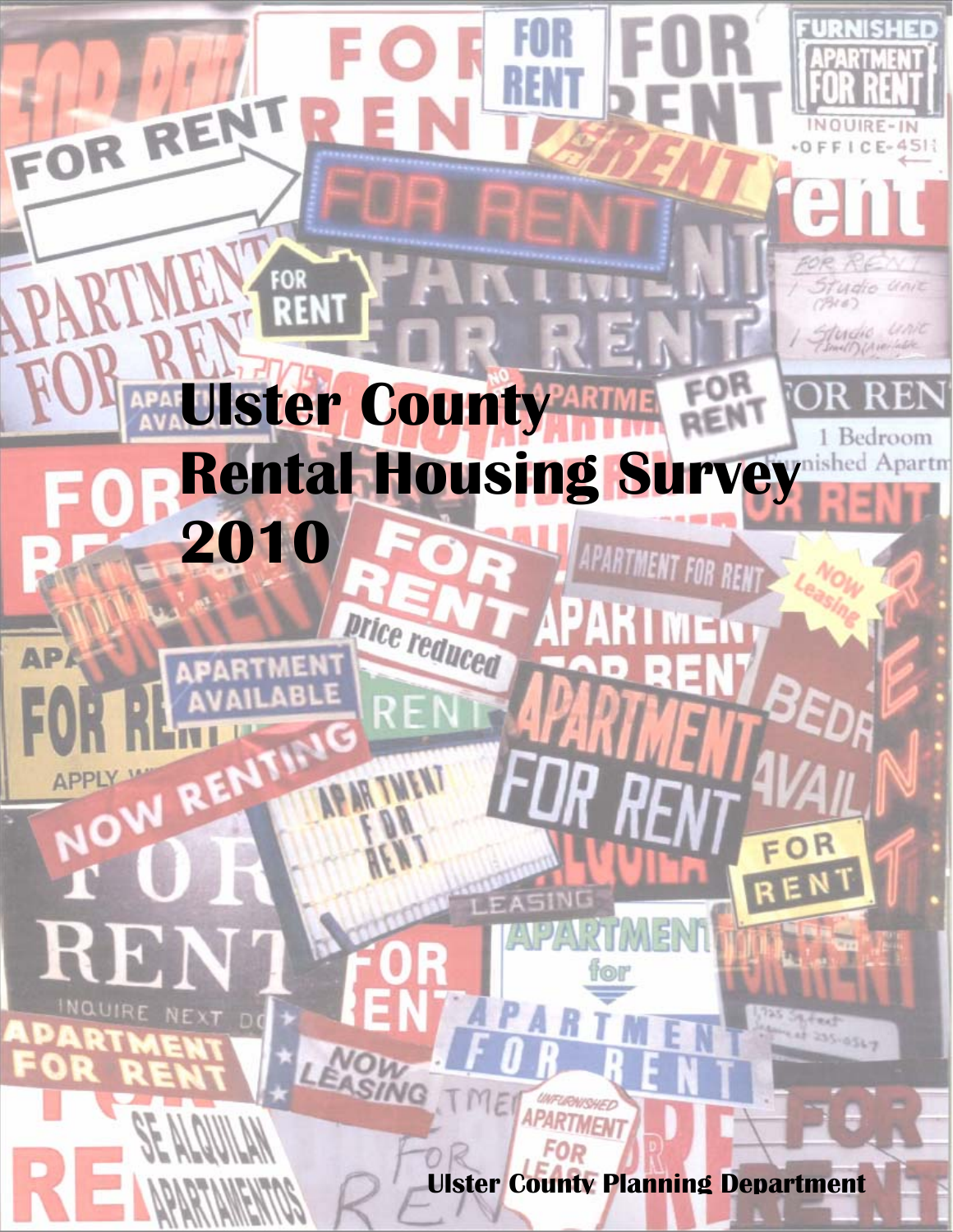## 2010 Ulster County Rental Housing Survey

**Thank you to all of our Ulster County apartment owners and managers for your participation in the survey. We could not do this without you!** 

**Ulster County Planning Department 244 Fair St. PO Box 1800 Kingston, NY 12402** 

**(845) 340-3340** 

**www.co.ulster.ny.us/planning** 

**October 2010**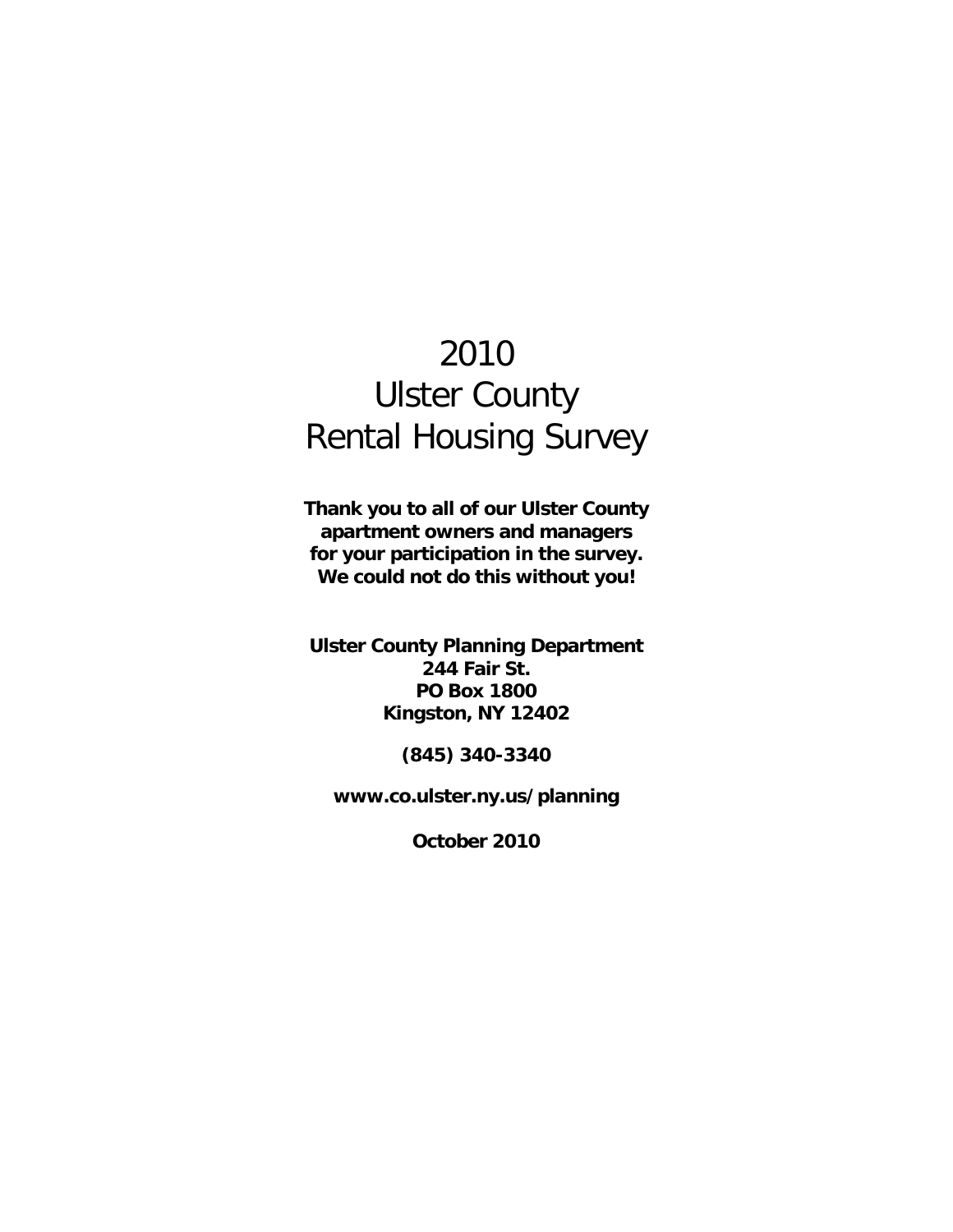#### **Abstract**

- **The 2010 Non-Subsidized Housing Survey was sent to 133 owners/managers. Eighty-six were returned for a response rate of 64.7 %, representing 2,412 units.**
- **Average and Median rents of Non-Subsidized Housing for 2010 are:**

|      | Studio $$603 (+6.3%)$ |  | Studio $$625 (+10.6%)$ |
|------|-----------------------|--|------------------------|
|      | 1-BR $$821 (+4.5%)$   |  | 1-BR $$850 (+9.0\%)$   |
| 2-BR | $$994 (+2.9%)$        |  | $2-BR$ \$1000 (+1.0%)  |
|      | $3-BR$ \$1165 (+4.1%) |  | $3-BR$ \$1175 (+1.7%)  |

**Percentage changes are relative to 2009 Average and Median rents.** 

**• The hourly wage required to support the Average Rent for Non-Subsidized Housing in 2010 without incurring a rent burden is:** 

| Studio | \$11.60 |
|--------|---------|
| 1-BR   | \$15.79 |
| 2-BR   | \$19.12 |
| 3-BR   | \$22.40 |

- **The vacancy rate, as surveyed, for Non-Subsidized Housing for 2010 is 3.52% with 85 of 2412 units vacant. This is slightly lower than the 2009 vacancy rate of 3.61%.**
- **The Advertised Rental Housing sample for 2010 was 280 units. This data is primarily obtained from newspaper advertisements.**
- **Average and Median rents of Advertised Rental Housing units for 2010 are:**

|             |  | Studio \$572 (-1.0%)  | <b>Studio \$ 550</b> |  | $(-4.3%)$                 |
|-------------|--|-----------------------|----------------------|--|---------------------------|
|             |  | 1-BR $$743 (+2.6%)$   | 1-BR \$750           |  | $(+7.1\%)$                |
| 2-BR \$ 886 |  | $(+3.4\%)$            | $2-BR$ \$ 875        |  | $(+2.9\%)$                |
|             |  | $3-BR$ \$1071 (+1.6%) |                      |  | $3-BR$ \$1100 $(+10.0\%)$ |

**Percentage changes are relative to 2009 average rents of Advertised Housing.** 

- **There were 13 vacancies among the County's 2,235 Subsidized Housing units at the time of the survey giving a vacancy rate of 0.6%.**
- **Waiting lists for the 39 Subsidized complexes are as follows: Five have a wait of three to six months, 4 report a waiting time up to a year, 9 report a 1 year wait, 8 have a wait of one to two years and 6 have more than a 2 year wait. Two cannot have waiting lists as they house the homeless. Four have no wait, one of which has targeted population. One complex could not estimate the wait as they expect to have a new building open within 6 months.**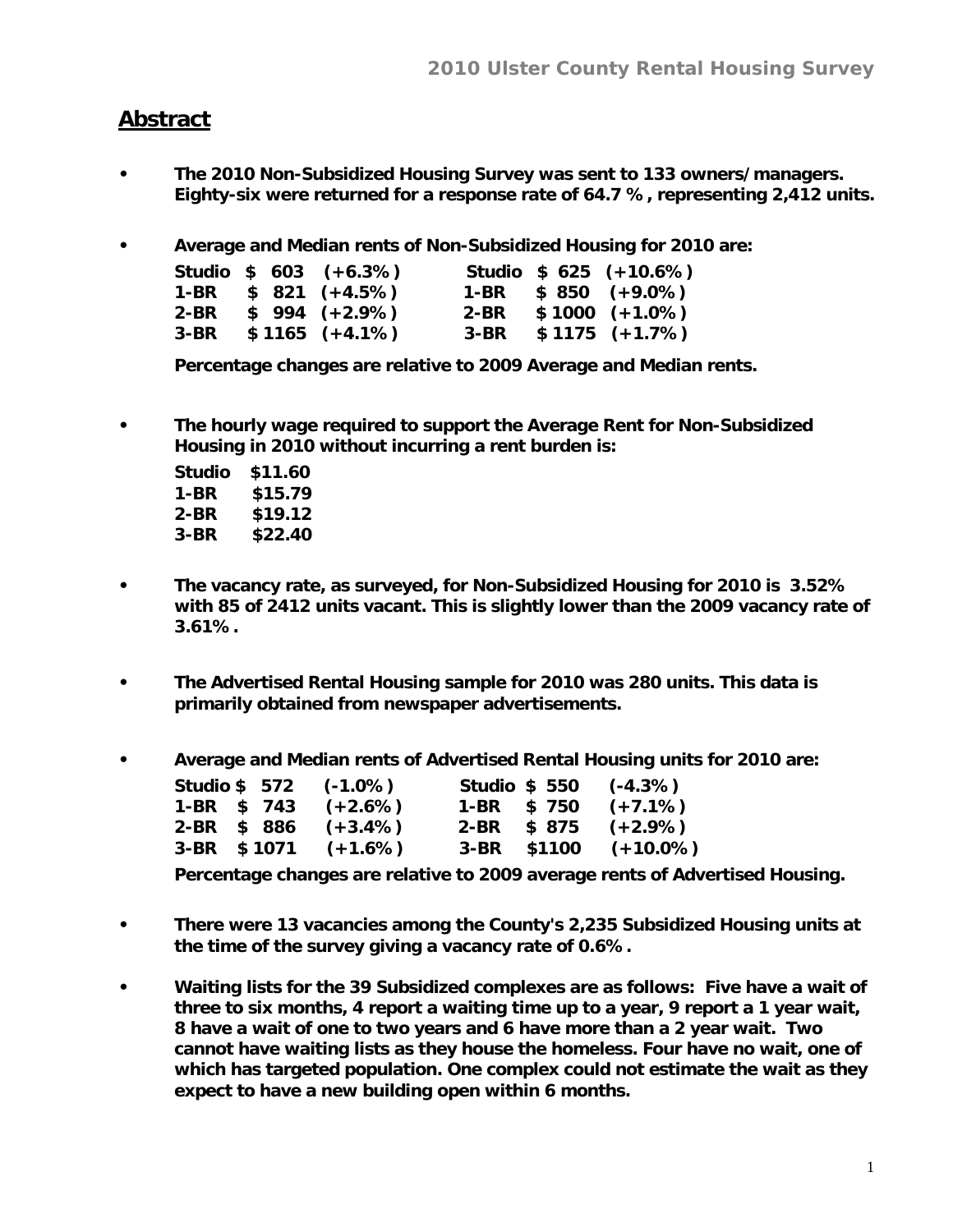### **Introduction**

This is the thirteenth year that the Ulster County Planning Board has undertaken the Rental Housing Survey. More than one quarter of our county's population lives in rental housing. It represents the housing choice of necessity for many low and moderate income households.

This report presents fundamental information about the rental housing market in Ulster County. The survey develops information on supply, cost and affordability of housing rentals. Three categories of housing units are included: **Non-Subsidized Housing, Advertised Rental Housing and Subsidized Housing.** 

#### **Methodology**

**Non-Subsidized Housing** information is derived from responses to the Ulster County Rental Housing Survey Questionnaire. The questionnaire asks for the following information:

- Number of units by size ( $#$  bedrooms)
- Average rent for each apartment size
- Utilities included in the rent
- Number of vacancies in each
- Estimated waiting time to availability
- If waiting list was kept and if not, why?
- Number/type of units set aside for seniors/disabled

The number of questionnaires sent has varied each year as the survey evolved. From 32 in the beginning, to as many as 321 in 2002. For the 2010 Survey, 133 questionnaires were sent .

Attention has been paid to receive responses from municipalities that have been under-represented in previous years. Our goal is to correlate the percentage of units in the survey sample for each municipality with the corresponding percentage of actual rental units to make the survey a true representative sample for the entire county. As we are dependent on the voluntary cooperation of our landlords and property managers, it doesn't always come out perfectly. In addition, the survey has consistently reached out to major housing complexes in each municipality.

For 2010, responses were received from 86 entities, a response rate of 64.7%,up from the 2009 response rate of 59.6% for 84 responses out of 141 sent.

**Advertised Rental Housing** results originate from data contained in the **RUPCO** (Rural Ulster Preservation Co.) **Rent Reasonableness Comparison Log**. This data is compiled predominantly from advertisements of available rental units from **The Daily Freeman** and the **Woodstock Times**. A portion of the listings are received by phone from landlords or rental agents. **The Comparison Log** provides the following information for each rental unit:

- Building type (1-Family, Mobile Home, Apt.)
- Number of bedrooms
- Rental amount
- Inventory of utilities included in the rent
- Location
- Phone number of contact person
- Date available
- Source (ad, phone call)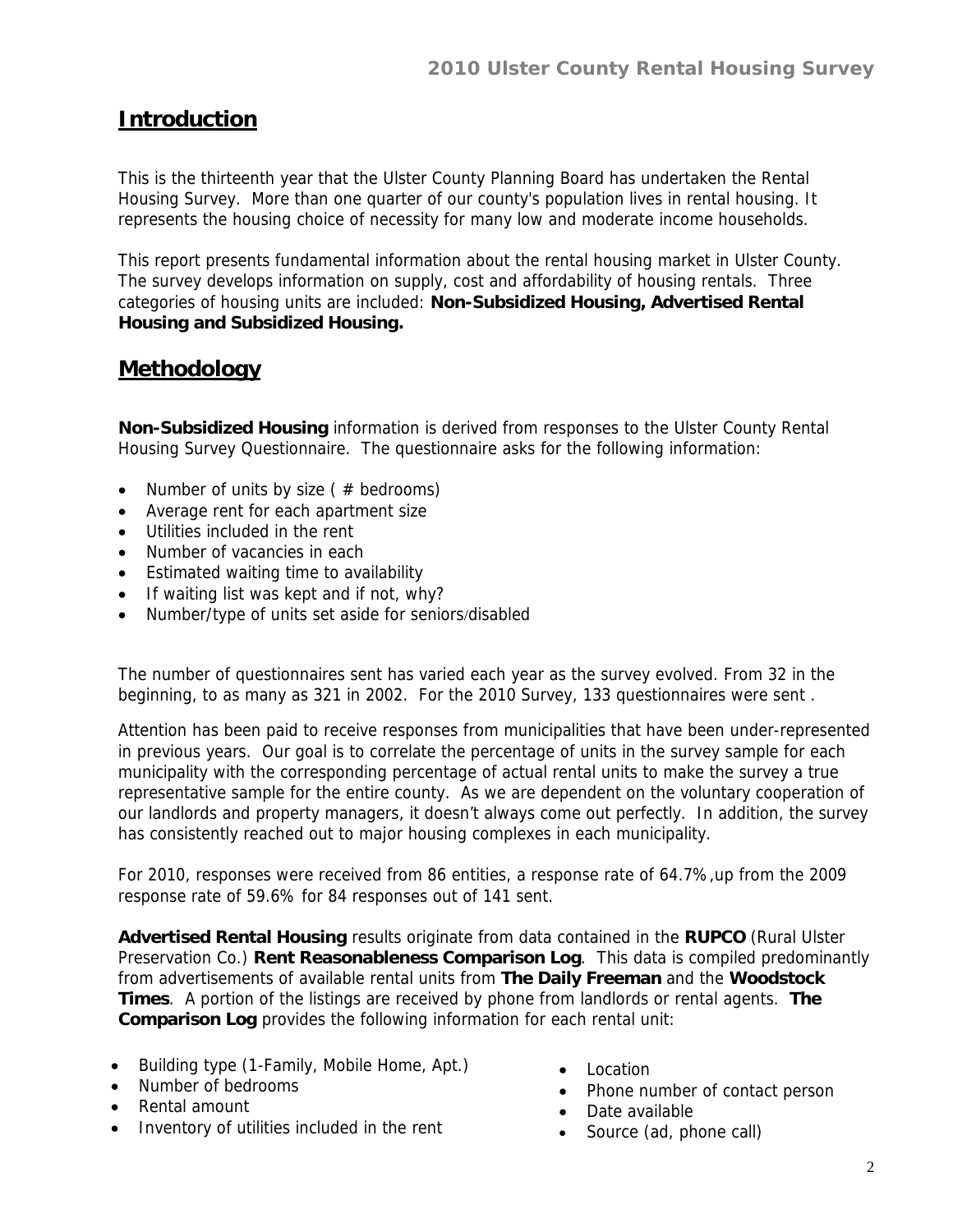**Subsidized Housing** data originates from responses to the Ulster County Housing Survey Questionnaire and/or phone inquiries to update vacancy and waiting list data. Subsidized housing providers are asked to provide the same information as the Non-Subsidized Housing Questionnaire with some modification. As rental amounts for subsidized units are predicated on subsidy regulations, tenant income, family size and certain expenses, rental amounts were not obtained. Additional information requested of subsidized housing providers was:

- Tenant income limits
- Target populations served (seniors, disabled, homeless, single parent)

#### **Who Rents in Ulster County?**

According to **American Community Survey 2006 – 2008 Three Year Estimates,** renters in Ulster County comprise many different household types. The following table illustrates the numbers and types of households of Ulster County renters.

| <b>Renter Occupied Units</b>                             |                   |                                 |        |  |  |  |  |  |  |
|----------------------------------------------------------|-------------------|---------------------------------|--------|--|--|--|--|--|--|
|                                                          | by Household Type |                                 |        |  |  |  |  |  |  |
| American Community Survey 2006-2008 Three Year Estimates |                   |                                 |        |  |  |  |  |  |  |
|                                                          |                   |                                 |        |  |  |  |  |  |  |
| <b>Family households</b>                                 | 10,637            | <b>Non-family households</b>    | 12,096 |  |  |  |  |  |  |
| <b>Married-couple family</b>                             | 5,709             | <b>Householder living alone</b> | 8,972  |  |  |  |  |  |  |
| Hholder age 15 - 34                                      | 2,013             | Hholder age 15 - 34             | 2,044  |  |  |  |  |  |  |
| Hholder age 35 - 64                                      | 2,993             | Hholder age 35 - 64             | 4,552  |  |  |  |  |  |  |
| Hholder age 65 +                                         | 703               | Hholder age 65 +                | 2,376  |  |  |  |  |  |  |
| Male hholder, no wife present                            | 1,198             | <b>Hholder not living alone</b> | 3,124  |  |  |  |  |  |  |
| Hholder age 15 - 34                                      | 656               | Hholder age 15 - 34             | 1,940  |  |  |  |  |  |  |
| Hholder age 35 - 64                                      | 503               | Hholder age 35 - 64             | 1,129  |  |  |  |  |  |  |
| Hholder age 65 +                                         | 39 <sub>l</sub>   | Hholder age 65 +                | 58     |  |  |  |  |  |  |
| Fem. hholder, no husb. present                           | 3,730             |                                 |        |  |  |  |  |  |  |
| Hholder age 15 - 34                                      | 1,469             |                                 |        |  |  |  |  |  |  |
| Hholder age 35 - 64                                      | 2,082             |                                 |        |  |  |  |  |  |  |
| Hholder age 65 +                                         | 179               |                                 |        |  |  |  |  |  |  |
|                                                          |                   |                                 |        |  |  |  |  |  |  |
| <b>Total Ulster County Renter Households</b>             |                   |                                 | 22,733 |  |  |  |  |  |  |
| <b>Total Ulster County Renter Persons</b>                |                   |                                 | 50,008 |  |  |  |  |  |  |
|                                                          |                   |                                 |        |  |  |  |  |  |  |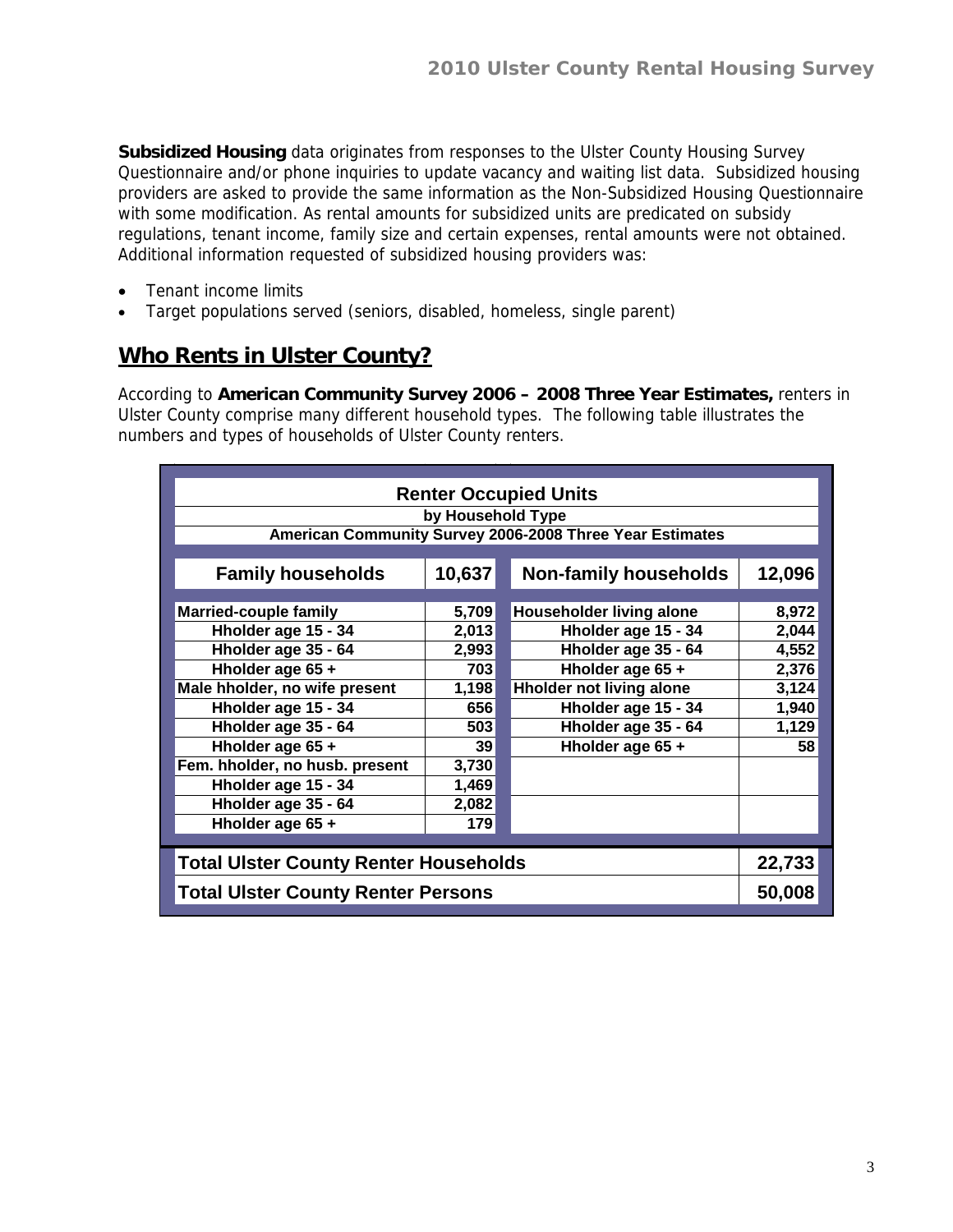## **Census Data**

The chart below compares 2000 Census rental housing data with the 2010 Rental Survey sample.

|                     |                                |              | 2000 Census Rental - 2010 Survey Sample Comparison |                 |                           |                |              |              |              |
|---------------------|--------------------------------|--------------|----------------------------------------------------|-----------------|---------------------------|----------------|--------------|--------------|--------------|
|                     |                                |              |                                                    | by Municipality |                           |                |              |              |              |
|                     |                                |              | <b>Census Data</b>                                 |                 | <b>Rental Survey Data</b> |                |              |              |              |
|                     |                                | Rental       | % Rentals                                          | %County         | Non-S.                    | Advtsd.        | Subs.        | <b>Total</b> | %Survey      |
| <b>Municipality</b> | <b>Housing</b><br><b>Units</b> | <b>Units</b> | in Muni.                                           | <b>Rentals</b>  | <b>Units</b>              | <b>Units</b>   | <b>Units</b> |              | <b>Units</b> |
|                     |                                |              |                                                    |                 |                           |                |              | in Survey    |              |
| Denning             | 517                            | 41           | 7.9%                                               | 0.2%            |                           |                |              | $\mathbf{0}$ | 0.0%         |
| <b>Esopus</b>       | 3,724                          | 957          | 25.7%                                              | 4.2%            | 160                       | 5              | 80           | 245          | 5.0%         |
| Gardiner            | 2,255                          | 486          | 21.6%                                              | 2.1%            | 5                         |                |              | 5            | 0.1%         |
| Hardenburgh         | 275                            | 26           | 9.5%                                               | 0.1%            |                           |                |              | 0            | 0.0%         |
| Hurley              | 2,946                          | 381          | 12.9%                                              | 1.7%            | 6                         | 4              |              | 10           | 0.2%         |
| Kingston (C)        | 10,637                         | 5,512        | 51.8%                                              | 24.1%           | 661                       | 145            | 937          | 1,743        | 35.4%        |
| Kingston (T)        | 398                            | 51           | 12.8%                                              | 0.2%            |                           |                |              | 0            | 0.0%         |
| Lloyd               | 3,818                          | 1,334        | 34.9%                                              | 5.8%            | 111                       | 4              | 51           | 166          | 3.4%         |
| Marbletown          | 2,846                          | 526          | 18.5%                                              | 2.3%            | 55                        | 1              |              | 56           | 1.1%         |
| Marlborough         | 3,176                          | 989          | 31.1%                                              | 4.3%            | 14                        |                | 66           | 80           | 1.6%         |
| <b>New Paltz</b>    | 4,679                          | 2,089        | 44.6%                                              | 9.1%            | 590                       | 1              | 186          | 777          | 15.8%        |
| Olive               | 2,306                          | 389          | 16.9%                                              | 1.7%            | 15                        | 9              | 19           | 43           | 0.9%         |
| <b>Plattekill</b>   | 3,888                          | 1,151        | 29.6%                                              | 5.0%            | 33                        | $\overline{2}$ |              | 35           | 0.7%         |
| Rochester           | 3,750                          | 687          | 18.3%                                              | 3.0%            |                           | 3              | 9            | 12           | 0.2%         |
| Rosendale           | 2,857                          | 754          | 26.4%                                              | 3.3%            | 60                        | 12             | 40           | 112          | 2.3%         |
| <b>Saugerties</b>   | 8,257                          | 2,286        | 27.7%                                              | 10.0%           | 188                       | 40             | 266          | 494          | 10.0%        |
| <b>Shandaken</b>    | 2,666                          | 487          | 18.3%                                              | 2.1%            | 24                        | 16             | 24           | 64           | 1.3%         |
| Shawangunk          | 3,754                          | 759          | 20.2%                                              | 3.3%            | 58                        |                | 24           | 82           | 1.7%         |
| <b>Ulster</b>       | 5,239                          | 1,410        | 26.9%                                              | 6.2%            | 255                       | 13             | 262          | 530          | 10.8%        |
| Wawarsing           | 5,821                          | 1,774        | 30.5%                                              | 7.8%            | 143                       | 18             | 247          | 408          | 8.3%         |
| Woodstock           | 3,847                          | 774          | 20.1%                                              | 3.4%            | 34                        | 7              | 24           | 65           | 1.3%         |
| <b>Total</b>        | 77,656                         | 22,863       | 29.4%                                              | 100%            | 2,412                     | 280            | 2,235        | 4,927        | 100%         |

Municipalities with high percentages of rental units vs. homeowner units include the City of Kingston and the Towns of Lloyd, Marlborough, New Paltz and Wawarsing.

Municipalities that have highest number of rental units include the City of Kingston and the Towns of New Paltz, Saugerties and Wawarsing. These four municipalities account for more than half of all rental units in Ulster County.

This year's survey sample is over represented in the City of Kingston, the Town of New Paltz and and the Town of Ulster. It is under represented in Gardiner, Hurley, Lloyd, Marbletown, Marlborough Plattekill Rochester, Shawangunk and Woodstock.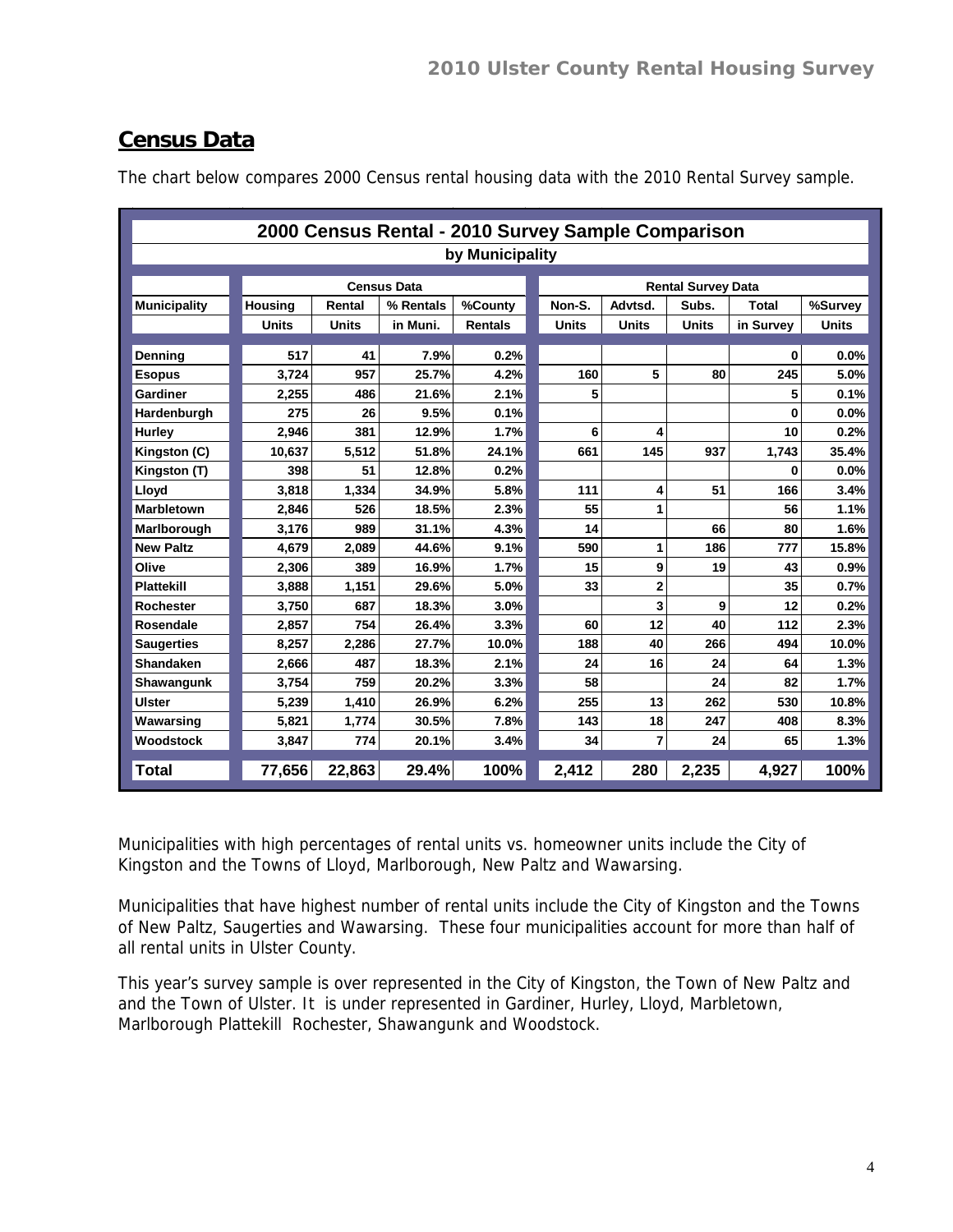#### **Non-Subsidized Housing**

**Non-Subsidized Housing** units are rental housing units, regardless of the number of units in the structure, that did not receive government assistance for their construction and do not have rental rates based on income eligibility.

| 2010 Non-Subsidized Apartments<br><b>Sample by Municipality / Unit Size</b> |                    |                |       |             |                |       |  |  |  |  |  |
|-----------------------------------------------------------------------------|--------------------|----------------|-------|-------------|----------------|-------|--|--|--|--|--|
| <b>Municipality</b>                                                         | <b>Total Units</b> | <b>Studio</b>  | 1 BR  | <b>2 BR</b> | 3 BR           | Other |  |  |  |  |  |
| <b>Esopus</b>                                                               | 160                |                | 77    | 67          | 16             |       |  |  |  |  |  |
| Gardiner                                                                    | 5                  |                | Δ     | 1           |                |       |  |  |  |  |  |
| <b>Hurley</b>                                                               | 6                  |                |       | 4           |                |       |  |  |  |  |  |
| Kingston (C)                                                                | 661                | 13             | 290   | 265         | 28             | 65    |  |  |  |  |  |
| Lloyd                                                                       | 111                | 4              | 42    | 56          | 9              |       |  |  |  |  |  |
| Marbletown                                                                  | 55                 | 1              | 22    | 24          | 8              |       |  |  |  |  |  |
| Marlborough                                                                 | 14                 | 1              | 13    |             |                |       |  |  |  |  |  |
| <b>New Paltz</b>                                                            | 590                | 29             | 238   | 292         | 11             | 20    |  |  |  |  |  |
| Olive                                                                       | 15                 | $\overline{2}$ | 7     | 5           |                | 1     |  |  |  |  |  |
| <b>Plattekill</b>                                                           | 33                 | 1              | 6     | 25          | 1              |       |  |  |  |  |  |
| Rosendale                                                                   | 60                 | 4              | 30    | 22          | 3              | 1     |  |  |  |  |  |
| <b>Saugerties</b>                                                           | 188                | 17             | 105   | 58          | 8              |       |  |  |  |  |  |
| Shandaken                                                                   | 24                 | 4              | 9     | 9           | $\overline{2}$ |       |  |  |  |  |  |
| Shawangunk                                                                  | 58                 | 1              | 54    | 3           |                |       |  |  |  |  |  |
| Ulster                                                                      | 255                | 19             | 101   | 80          | 9              | 46    |  |  |  |  |  |
| Wawarsing                                                                   | 143                | 4              | 31    | 104         | 3              |       |  |  |  |  |  |
| Woodstock                                                                   | 34                 | 6              | 23    | 4           | 1              |       |  |  |  |  |  |
|                                                                             |                    |                |       |             |                |       |  |  |  |  |  |
| Total                                                                       | 2,412              | 106            | 1,054 | 1,019       | 99             | 134   |  |  |  |  |  |
| % of Total                                                                  |                    | 4.4%           | 43.7% | 42.2%       | 4.1%           | 5.6%  |  |  |  |  |  |

Distribution of apartments by unit size shows that 90.3% of the apartments have two or less bedrooms. Only 4.1% of the total units have three bedrooms.

There are also 134 units that have been included in the category entitled "other." This category includes units with more than three bedrooms or units of varying size that have additional living space such as a den.

The following table gives 2010 average and median rent by municipality by bedroom count. These calculations were done without regard to the number or type of utilities included.

| <b>Non-Subsidized Apartments</b> |         |       |                                                          |       |             |           |           |           |               |  |  |  |
|----------------------------------|---------|-------|----------------------------------------------------------|-------|-------------|-----------|-----------|-----------|---------------|--|--|--|
|                                  |         |       | 2010 Average and Median Rent by Municipality / Unit Size |       |             |           |           |           |               |  |  |  |
|                                  |         |       |                                                          |       |             |           |           |           |               |  |  |  |
| <b>Municipality</b>              | # Units |       | <b>Studios</b>                                           |       | <b>1 BR</b> |           | 2 BR      |           | 3 BR          |  |  |  |
|                                  |         | Avg   | Median                                                   | Avg   | Median      | Avq       | Median    | Avq       | <b>Median</b> |  |  |  |
|                                  |         |       |                                                          |       |             |           |           |           |               |  |  |  |
| <b>Esopus</b>                    | 160     |       |                                                          | \$971 | \$<br>990   | \$1,127   | \$1,140   | \$1,400   | \$1,400       |  |  |  |
| Gardiner                         | 5       |       |                                                          | \$700 | \$<br>700   | \$1,125   | \$1,125   |           |               |  |  |  |
| <b>Hurley</b>                    | 6       |       |                                                          | \$775 | \$<br>775   | \$<br>844 | \$<br>775 |           |               |  |  |  |
| Kingston (C)                     | 661     | \$653 | \$<br>650                                                | \$842 | \$<br>875   | \$1,031   | \$1.050   | \$1,175   | \$1,175       |  |  |  |
| Lloyd                            | 111     | \$546 | \$<br>545                                                | \$762 | \$<br>785   | \$1.033   | \$1.075   | \$1,300   | \$1,300       |  |  |  |
| <b>Marbletown</b>                | 55      | \$650 | \$<br>650                                                | \$723 | 725<br>\$   | \$<br>840 | \$<br>825 | \$<br>925 | \$<br>925     |  |  |  |
| Marlborough                      | 14      | \$650 | \$<br>650                                                | \$692 | \$<br>750   |           |           |           |               |  |  |  |
| <b>New Paltz</b>                 | 590     | \$700 | \$<br>700                                                | \$915 | \$<br>925   | \$1,079   | \$1,050   | \$1,145   | \$1,125       |  |  |  |
| Olive                            | 15      | \$625 | \$<br>625                                                | \$693 | \$<br>693   | \$<br>860 | \$<br>900 |           |               |  |  |  |
| <b>Plattekill</b>                | 33      | \$500 | \$<br>500                                                | \$838 | \$<br>838   | \$<br>975 | \$<br>975 | \$1,000   | \$1,000       |  |  |  |
| <b>Rosendale</b>                 | 60      | \$549 | \$<br>560                                                | \$740 | \$<br>725   | \$<br>798 | \$<br>800 | 925<br>\$ | \$<br>925     |  |  |  |
| <b>Saugerties</b>                | 188     | \$573 | \$<br>558                                                | \$738 | \$<br>675   | \$<br>864 | \$<br>813 | \$1,071   | \$1,030       |  |  |  |
| <b>Shandaken</b>                 | 24      | \$490 | \$<br>470                                                | \$589 | \$<br>580   | \$<br>693 | \$<br>680 | \$<br>865 | \$<br>865     |  |  |  |
| Shawangunk                       | 58      | \$595 | \$<br>650                                                | \$655 | \$<br>650   | \$<br>783 | \$<br>750 |           |               |  |  |  |
| <b>Ulster</b>                    | 255     | \$582 | \$<br>550                                                | \$810 | \$<br>850   | \$<br>986 | \$1,000   | \$1,200   | \$1,200       |  |  |  |
| Wawarsing                        | 143     | \$428 | \$<br>400                                                | \$613 | \$<br>625   | \$<br>767 | \$<br>775 | \$<br>883 | \$<br>925     |  |  |  |
| <b>Woodstock</b>                 | 34      | \$446 | \$<br>420                                                | \$730 | \$<br>795   | \$<br>777 | \$<br>777 | \$<br>800 | \$<br>800     |  |  |  |
|                                  |         |       |                                                          |       |             |           |           |           |               |  |  |  |
| <b>Ulster County</b>             | 2,412   | \$603 | \$<br>625                                                | \$821 | \$<br>850   | \$<br>994 | \$1,000   | \$1,165   | \$1,175       |  |  |  |

No municipality has the highest or lowest average or median rent in every apartment category.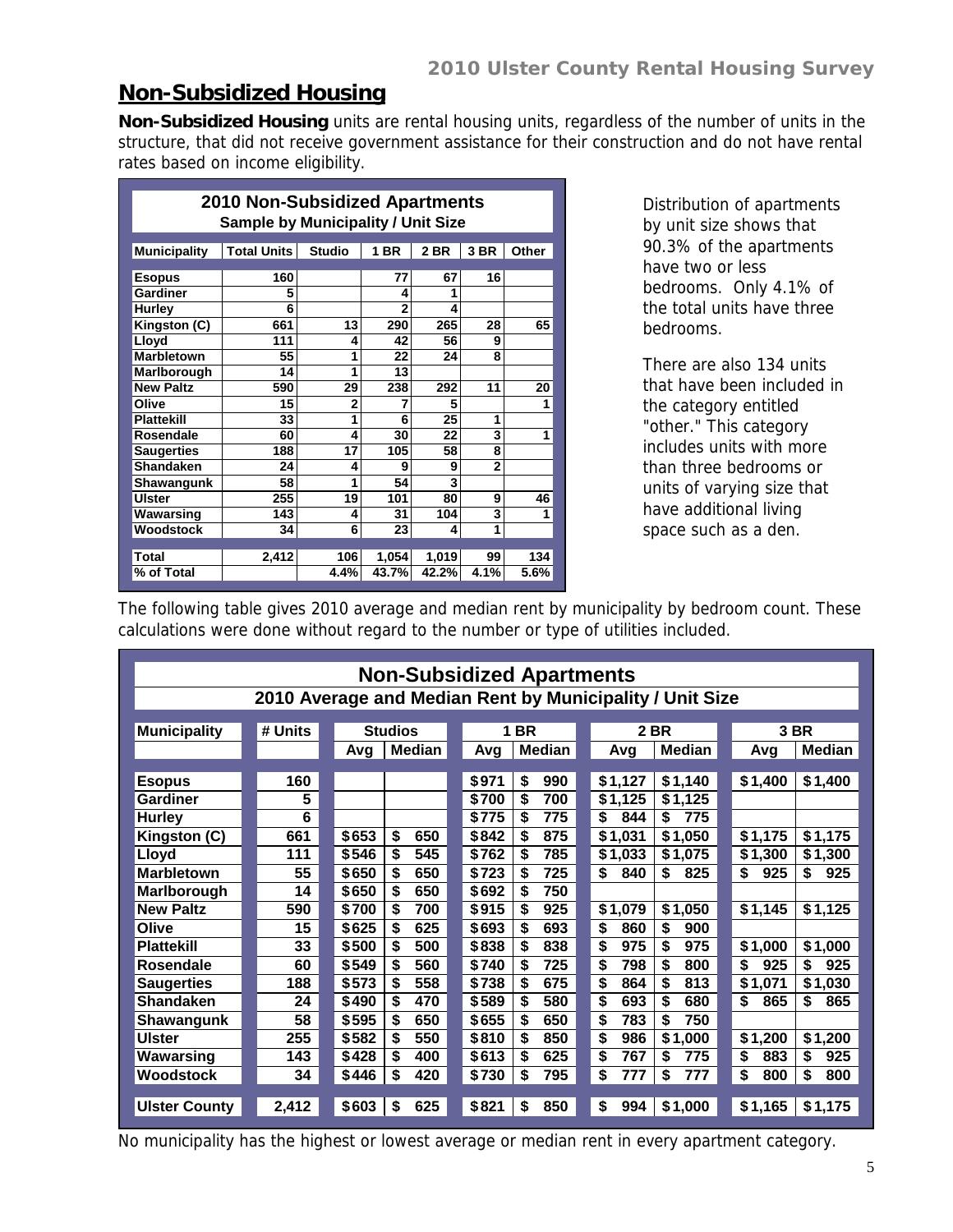| <b>Non-Subsidized Apartments</b>          |               |             |             |          |  |  |  |  |  |
|-------------------------------------------|---------------|-------------|-------------|----------|--|--|--|--|--|
| <b>Average Rent Over Time</b>             |               |             |             |          |  |  |  |  |  |
| Year / Unit Size                          | <b>Studio</b> | <b>1 BR</b> | <b>2 BR</b> | 3 BR     |  |  |  |  |  |
|                                           |               |             |             |          |  |  |  |  |  |
| 1997                                      | 438           | \$          | \$          | \$       |  |  |  |  |  |
|                                           | \$            | 544         | 653         | 732      |  |  |  |  |  |
| 1998                                      | \$            | \$          | \$          | \$       |  |  |  |  |  |
|                                           | 500           | 580         | 662         | 739      |  |  |  |  |  |
| 2000                                      | \$            | \$          | \$          | \$       |  |  |  |  |  |
|                                           | 495           | 599         | 716         | 766      |  |  |  |  |  |
| 2001                                      | \$            | \$          | \$          | \$       |  |  |  |  |  |
|                                           | 459           | 605         | 733         | 769      |  |  |  |  |  |
| 2002                                      | \$            | \$          | \$          | \$       |  |  |  |  |  |
|                                           | 467           | 622         | 744         | 823      |  |  |  |  |  |
| 2003                                      | \$            | \$          | \$          | \$       |  |  |  |  |  |
|                                           | 491           | 675         | 810         | 941      |  |  |  |  |  |
| 2004                                      | \$            | \$          | \$          | \$       |  |  |  |  |  |
|                                           | 512           | 700         | 838         | 994      |  |  |  |  |  |
| 2005                                      | \$            | \$          | \$          | \$       |  |  |  |  |  |
|                                           | 527           | 732         | 880         | 1,063    |  |  |  |  |  |
| 2006                                      | \$            | \$          | \$          | \$       |  |  |  |  |  |
|                                           | 549           | 752         | 916         | 1,095    |  |  |  |  |  |
| 2007                                      | \$            | \$          | \$          | \$       |  |  |  |  |  |
|                                           | 562           | 763         | 932         | 1,129    |  |  |  |  |  |
| 2008                                      | \$            | \$          | \$          | \$       |  |  |  |  |  |
|                                           | 592           | 779         | 961         | 1,108    |  |  |  |  |  |
| 2009                                      | \$            | \$          | \$          | \$       |  |  |  |  |  |
|                                           | 567           | 786         | 966         | 1,119    |  |  |  |  |  |
| 2010                                      | \$            | \$          | \$          | \$       |  |  |  |  |  |
|                                           | 603           | 821         | 994         | 1,165    |  |  |  |  |  |
|                                           |               |             |             |          |  |  |  |  |  |
| % Chg. 09-10                              | 6.3%          | 4.5%        | 2.9%        | 4.1%     |  |  |  |  |  |
| % Chg.'97 - '10                           | 37.7%         | 50.9%       | 52.2%       | 59.2%    |  |  |  |  |  |
| 2010 Income Required<br>w/out Rent Burden | \$24,120      | \$32,840    | \$39,760    | \$46,600 |  |  |  |  |  |

Overall, rents have increased moderately to sharply over the past year. In all cases, the net increase in rent is more than the rate of inflation, 1.8%, for the same year.

A look over the years since the survey began shows that all apartment rents have increased more than the 36.0% inflation rate for the time period 1997-2010.

| <b>Non-Subsidized Apartments</b>          |    |               |    |          |    |          |    |          |  |  |
|-------------------------------------------|----|---------------|----|----------|----|----------|----|----------|--|--|
| <b>Median Rent Over Time</b>              |    |               |    |          |    |          |    |          |  |  |
| Year / Unit Size                          |    | <b>Studio</b> |    | 1 BR     |    | 2 BR     |    | 3 BR     |  |  |
| 2000                                      | \$ | 485           | \$ | 604      | \$ | 710      | \$ | 750      |  |  |
| 2001                                      | \$ | 475           | \$ | 615      | \$ | 735      | \$ | 805      |  |  |
| 2002                                      | \$ | 475           | \$ | 605      | \$ | 750      | \$ | 865      |  |  |
| 2003                                      | \$ | 525           | \$ | 695      | \$ | 830      | \$ | 950      |  |  |
| 2004                                      | \$ | 525           | \$ | 725      | \$ | 850      | \$ | 1,000    |  |  |
| 2005                                      | \$ | 550           | \$ | 775      | \$ | 900      | \$ | 1,100    |  |  |
| 2006                                      | \$ | 550           | \$ | 775      | \$ | 935      | \$ | 1,100    |  |  |
| 2007                                      | \$ | 550           | \$ | 756      | \$ | 960      | \$ | 1,100    |  |  |
| 2008                                      | \$ | 588           | \$ | 780      | \$ | 975      | \$ | 1,155    |  |  |
| 2009                                      | \$ | 565           | \$ | 780      | \$ | 990      | \$ | 1,155    |  |  |
| 2010                                      | \$ | 625           | \$ | 850      | \$ | 1,000    | \$ | 1,175    |  |  |
|                                           |    |               |    |          |    |          |    |          |  |  |
| % Chg. '09-10                             |    | 10.6%         |    | $9.0\%$  |    | 1.0%     |    | 1.7%     |  |  |
| % Chg.'00 - '10                           |    | 28.9%         |    | 40.7%    |    | 40.8%    |    | 56.7%    |  |  |
| 2010 Income Required<br>w/out Rent Burden |    | \$25,000      |    | \$34,000 |    | \$40,000 |    | \$47,000 |  |  |

Median Rents for the same period have increased more than Average Rents for Studios and 1 Bedroom apartments but less than Average Rents for 2 and 3 Bedroom apartments.

The increase in Studio and 1 Bedroom apartments is well over the rate of inflation, 1.8%, for the period 2009-2010.

Looking over the span of time that Median Rents have been calculated, 2000 through 2010, all apartment rents have increased more than the 26.8% inflation rate for this time period.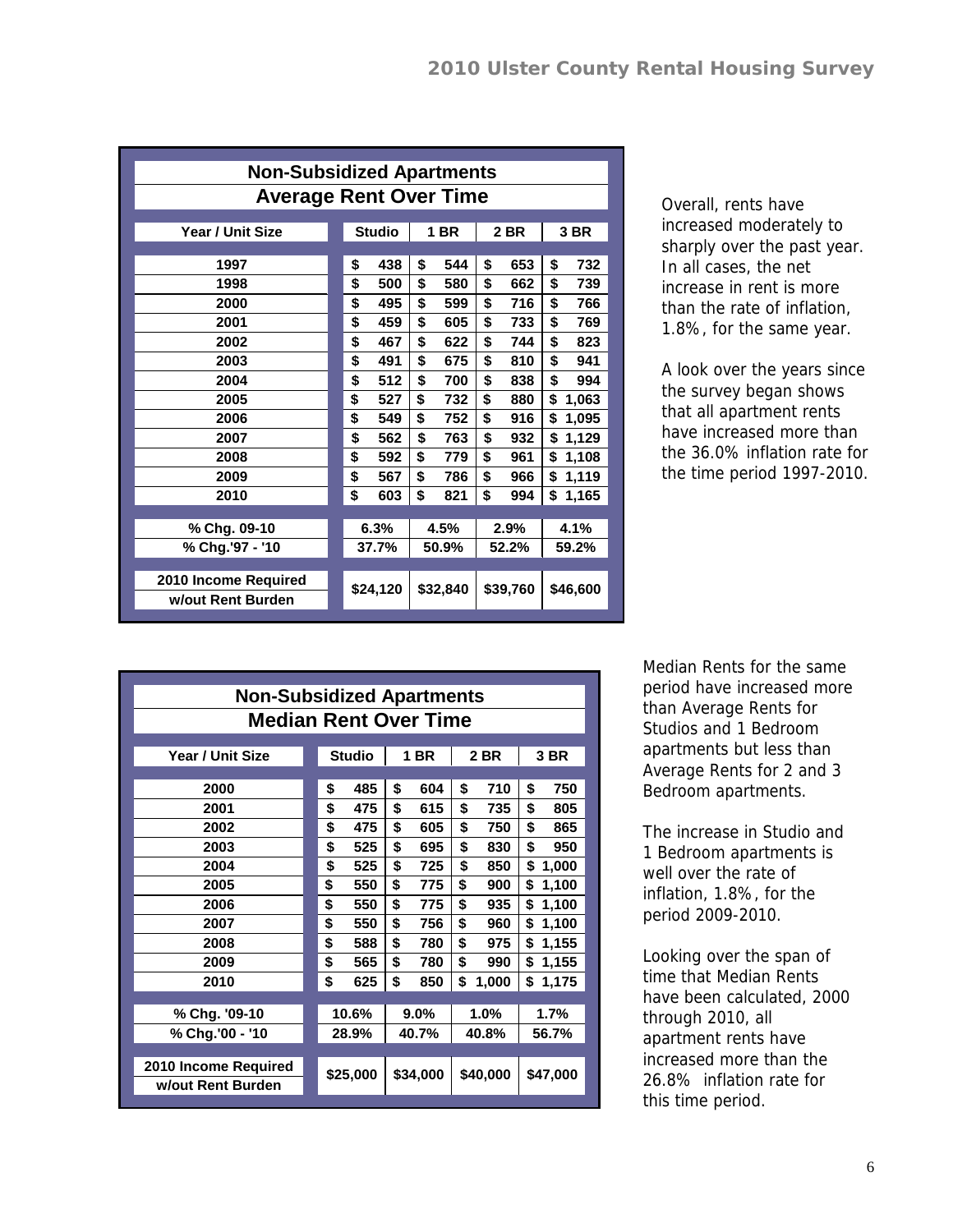The table below compares the 2010 US Dept. of Housing and Urban Dev.(HUD) Fair Market Rents (FMR) to the survey average and median rents for 2010. FMR are used in various government programs to calculate the subsidies for eligible low income renters that will be paid to landlords.

| 2010 Comparison HUD Fair Market Rents/Survey Non-Subsidized Rents |            |             |                       |                    |                     |  |  |  |  |  |  |
|-------------------------------------------------------------------|------------|-------------|-----------------------|--------------------|---------------------|--|--|--|--|--|--|
| Apt.Type                                                          | <b>FMR</b> | Avg. Rent   | \$ Diff.<br>$%$ Diff. | <b>Median Rent</b> | \$ Diff.   % Diff.  |  |  |  |  |  |  |
|                                                                   |            |             |                       |                    |                     |  |  |  |  |  |  |
| <b>Studio</b>                                                     | \$771      | 603<br>S    | \$168<br>27.9%        | \$<br>625          | 23.4%<br>\$146      |  |  |  |  |  |  |
| 1 BR                                                              | \$836      | S<br>821    | 1.8%<br>\$15          | \$<br>850          | $-$ \$14<br>$-1.6%$ |  |  |  |  |  |  |
| 2 BR                                                              | \$1,001    | 994<br>S    | \$7<br>0.7%           | \$<br>1,000        | 0.1%<br>\$1         |  |  |  |  |  |  |
| <b>3 BR</b>                                                       | \$1,268    | 1,165<br>\$ | \$103<br>8.8%         | \$<br>1.175        | \$93<br>7.9%        |  |  |  |  |  |  |

Currently, HUD Fair Market Rents are in good alignment with survey average and median rents for all units except studio apartments where the FMR is actually substantially higher. This trend of FMR correlating closely with survey rents is heartening, as for many years the FMR were substantially lower than the survey rents.

The table to the right shows vacancy data for surveyed Non-Subsidized Housing for 2010.

The 2010 Vacancy Rate, for Non-Subsidized Housing responding to the survey, is 3.52%, with 85 units vacant at the time of the survey.

|                                                                                                            | <b>2010 Non-Subsidized Apartments</b> |              |         |  |                                                               |     |    |         |  |  |  |  |
|------------------------------------------------------------------------------------------------------------|---------------------------------------|--------------|---------|--|---------------------------------------------------------------|-----|----|---------|--|--|--|--|
|                                                                                                            | <b>Vacant Units by Municipality</b>   |              |         |  |                                                               |     |    |         |  |  |  |  |
| <b>Municipality</b><br><b>Municipality</b><br># Units<br># Units<br># Vac.<br>$%$ Vac.<br># Vac.<br>% Vac. |                                       |              |         |  |                                                               |     |    |         |  |  |  |  |
| <b>Esopus</b>                                                                                              | 160                                   | 0            | $0.0\%$ |  | <b>Plattekill</b>                                             | 33  | 0  | 0.0%    |  |  |  |  |
| <b>Gardiner</b>                                                                                            | 5                                     | 0            | $0.0\%$ |  | Rosendale                                                     | 60  | 2  | 3.3%    |  |  |  |  |
| <b>Hurley</b>                                                                                              | 6                                     | 0            | $0.0\%$ |  | <b>Saugerties</b>                                             | 188 | 13 | 6.9%    |  |  |  |  |
| Kingston (C)                                                                                               | 661                                   | 9            | 1.4%    |  | <b>Shandaken</b>                                              | 24  | 0  | $0.0\%$ |  |  |  |  |
| Lloyd                                                                                                      | 111                                   | 5            | 4.5%    |  | Shawangunk                                                    | 58  | 5  | 8.6%    |  |  |  |  |
| <b>Marbletown</b>                                                                                          | 55                                    | 0            | $0.0\%$ |  | <b>Ulster</b>                                                 | 255 | 6  | 2.4%    |  |  |  |  |
| Marlborough                                                                                                | 14                                    | 0            | 0.0%    |  | Wawarsing                                                     | 143 | 40 | 28.0%   |  |  |  |  |
| <b>New Paltz</b>                                                                                           | 590                                   | $\mathbf{2}$ | 0.3%    |  | Woodstock                                                     | 34  | 3  | 8.8%    |  |  |  |  |
| Olive                                                                                                      | 16                                    | 0            | 0.0%    |  |                                                               |     |    |         |  |  |  |  |
|                                                                                                            |                                       |              |         |  | 85 Vacant Units /2412 Units in Sample = Vacancy Rate of 3.52% |     |    |         |  |  |  |  |

Anecdotal evidence also indicates that the rental market in Ulster County has loosened. Landlords report needing to advertise to fill vacancies when word of mouth would previously suffice. Landlords and property managers also report advertising for longer periods with fewer responses than in the past. In addition, landlords tell of needing to show rentals to more prospective tenants before renting the unit. All of this indicates increasing tenant choice.

Housing professionals recognize a vacancy rate of 5% as an indicator of an optimally functioning rental housing market. A lower than average vacancy rate restricts tenant choice and mobility and gives landlords significant pricing power.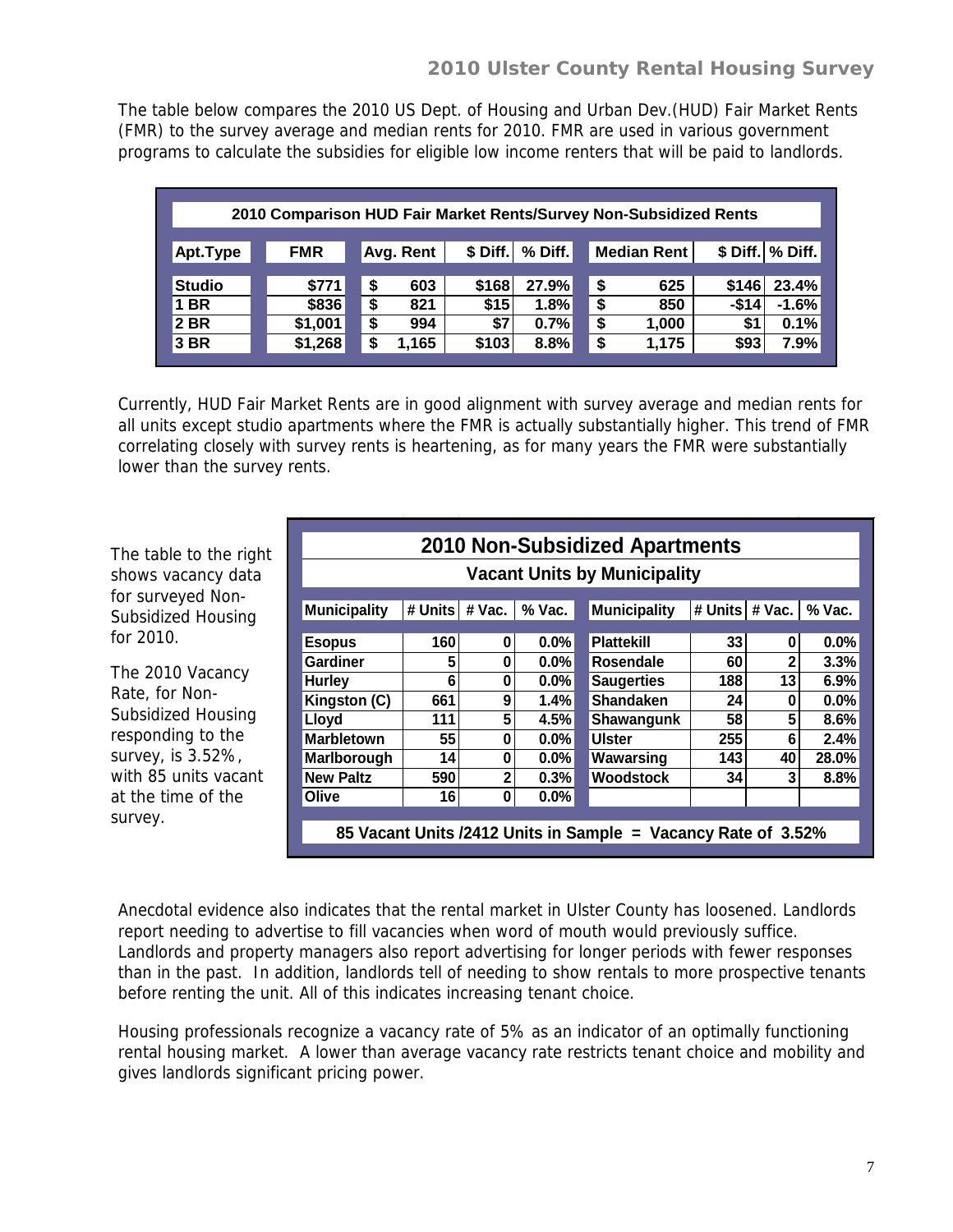

The vacancy rate has increased from the years 2000-2007 when the rate was less than 2%.

> Additional data on rental vacancy for 2006-2008 is available from the **American Community Survey** (ACS), a new data instrument that has replaced the Census long form.

According to the ACS, for all rental units, the vacancy rate averages 3.56% over the three year period 2006-2008. If subsidized units are subtracted from the equation, the non-subsidized vacancy rate rises to 3.92%. As the ACS is a sample, margins of error are provided with all statistics. Using the margins of error to calculate the possible range of rental vacancy rates, the vacancy rate for non-subsidized units can be as low as 1.99 % to a high of 5.95%.

It should be noted that all vacancy rates referred to in this report are market vacancies, not economic vacancies. The market vacancy rate is the number of units available for rent divided by the total number of rentable units. An economic vacancy is usually characterized as a unit that is not available for rent. Examples of economic vacancies are model units, manager units, units being readied for occupancy, units being renovated or any unit that is not rentable in its current condition.

Differences between market vacancy rates and economic vacancy rates can vary widely. As the focus of this report is the availability and affordability of rental housing from a consumer perspective, market vacancy rate is the vacancy rate provided. Also, given the method with which the ACS reports vacancy data, it would not be possible to derive economic vacancy rates from these data.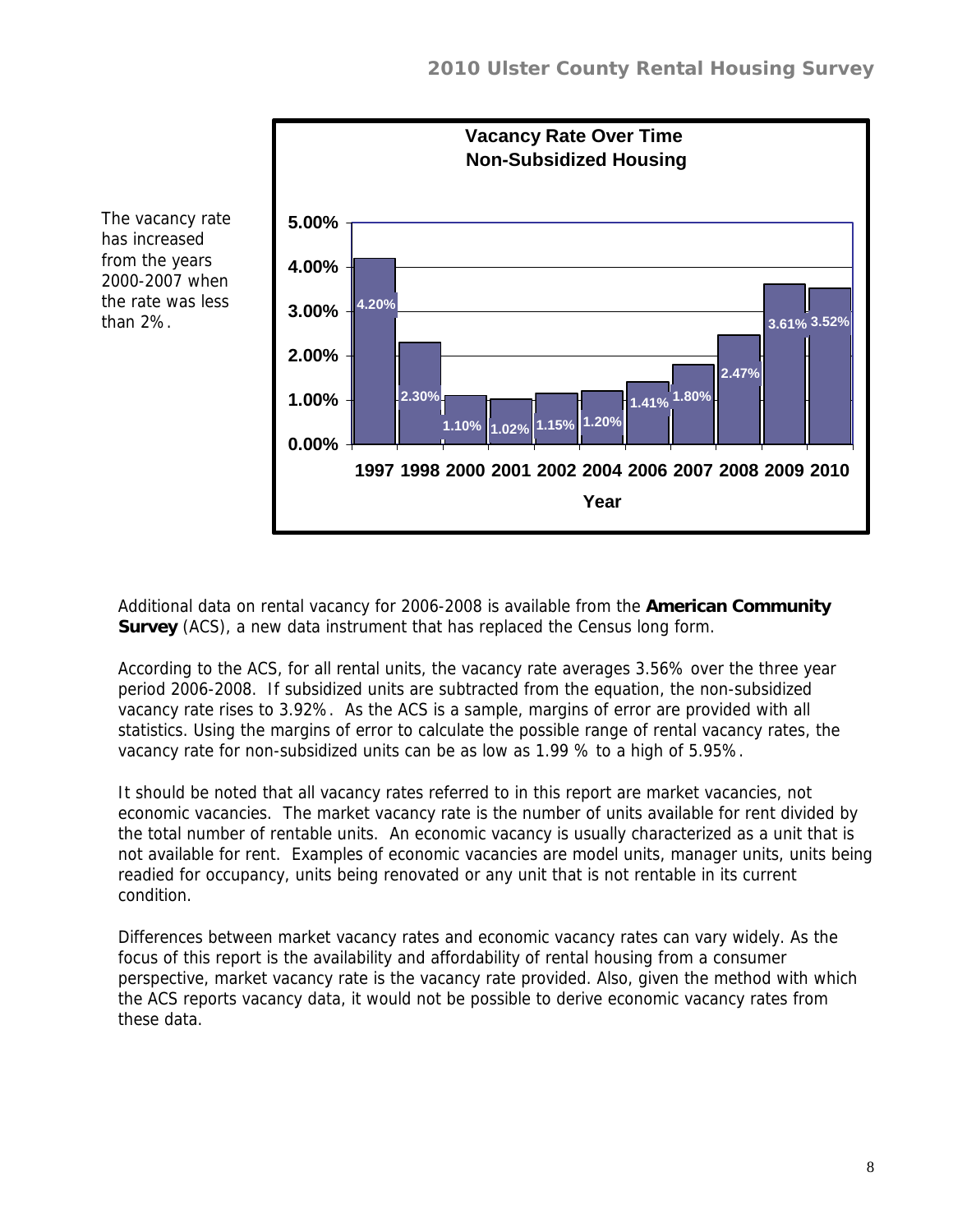## **Advertised Rental Housing**

**Advertised Rental Housing** are units that were available for rent at the time that the survey was taken. Advertised Rental Housing may be apartments, mobile homes, row houses or single family detached houses. The information contained in the Advertised Rental Housing section is compiled from the **RUPCO Rent Reasonableness Comparison Log**.

For 2010, a compilation of several months' available rentals from the **Comparison Log** was used. 2010 figures for **Advertised Housing** are from March, May and June of 2010 and were screened to eliminate duplicate listings.

The sample size for Advertised Rental Housing for 2010 is 280 units. This is an increase from the 2009 sample of 187 units.

|                          |                     |              |             |                         |                | <b>2010 Advertised Rental Housing</b>         |            |  |  |  |  |
|--------------------------|---------------------|--------------|-------------|-------------------------|----------------|-----------------------------------------------|------------|--|--|--|--|
|                          |                     |              |             |                         |                | <b>Distribution by Municipality/Unit Size</b> |            |  |  |  |  |
|                          | <b>Municipality</b> | Studio 1 BR  |             | <b>2 BR</b>             | 3 BR           | <b>Total</b>                                  | % of Total |  |  |  |  |
| The distribution of      | <b>Esopus</b>       | 1            | $\mathbf 2$ | 1                       | 1              | 5                                             | 1.8%       |  |  |  |  |
| <b>Advertised Rental</b> | <b>Hurley</b>       | 1            | 1           | 1                       | 1              | 4                                             | 1.4%       |  |  |  |  |
| Housing units by size    | Kingston            | 11           | 59          | 42                      | 33             | 145                                           | 51.8%      |  |  |  |  |
| shows higher             | Lloyd               |              | 1           | 3                       |                | 4                                             | 1.4%       |  |  |  |  |
| numbers of 1 and 2       | <b>Marbletown</b>   |              | 1           |                         |                | 1                                             | 0.4%       |  |  |  |  |
| bedroom units.           | <b>New Paltz</b>    |              | 1           |                         |                | 1                                             | 0.4%       |  |  |  |  |
|                          | Olive               |              | 5           | $\mathbf{2}$            | $\mathbf{2}$   | 9                                             | 3.2%       |  |  |  |  |
| The municipalities       | <b>Plattekill</b>   |              |             | $\mathbf{2}$            |                | $\mathbf 2$                                   | 0.7%       |  |  |  |  |
| with the highest         | <b>Rochester</b>    | 1            | 1           | 1                       |                | 3                                             | 1.1%       |  |  |  |  |
| number of Advertised     | <b>Rosendale</b>    |              | 6           | 5                       | 1              | 12                                            | 4.3%       |  |  |  |  |
| units include            | <b>Saugerties</b>   | 3            | 25          | 8                       | 4              | 40                                            | 14.3%      |  |  |  |  |
| Kingston and             | <b>Shandaken</b>    | 1            | 8           | 4                       | 3              | 16                                            | 5.7%       |  |  |  |  |
| Saugerties.              | <b>Ulster</b>       |              | 5           | 7                       | 1              | 13                                            | 4.6%       |  |  |  |  |
|                          | Wawarsing           | $\mathbf{2}$ | 6           | 6                       | 4              | 18                                            | 6.4%       |  |  |  |  |
|                          | Woodstock           |              | 1           | 3                       | $\overline{3}$ | 7                                             | 2.5%       |  |  |  |  |
|                          |                     |              |             |                         |                |                                               |            |  |  |  |  |
|                          | <b>County Total</b> | 20           | 122         | 85                      | 53             | 280                                           | 100%       |  |  |  |  |
|                          | % of Total          |              |             | 10.7% 65.2% 45.5% 28.3% |                | 100%                                          |            |  |  |  |  |
|                          |                     |              |             |                         |                |                                               |            |  |  |  |  |

The table on the next page gives the Average and Median Rents for Advertised Housing for each municipality and by bedroom count.

The sample size may preclude conclusions with regard to municipalities with highest and lowest rents. Average rents were calculated without regard to the number or type of utilities included in the rental amount.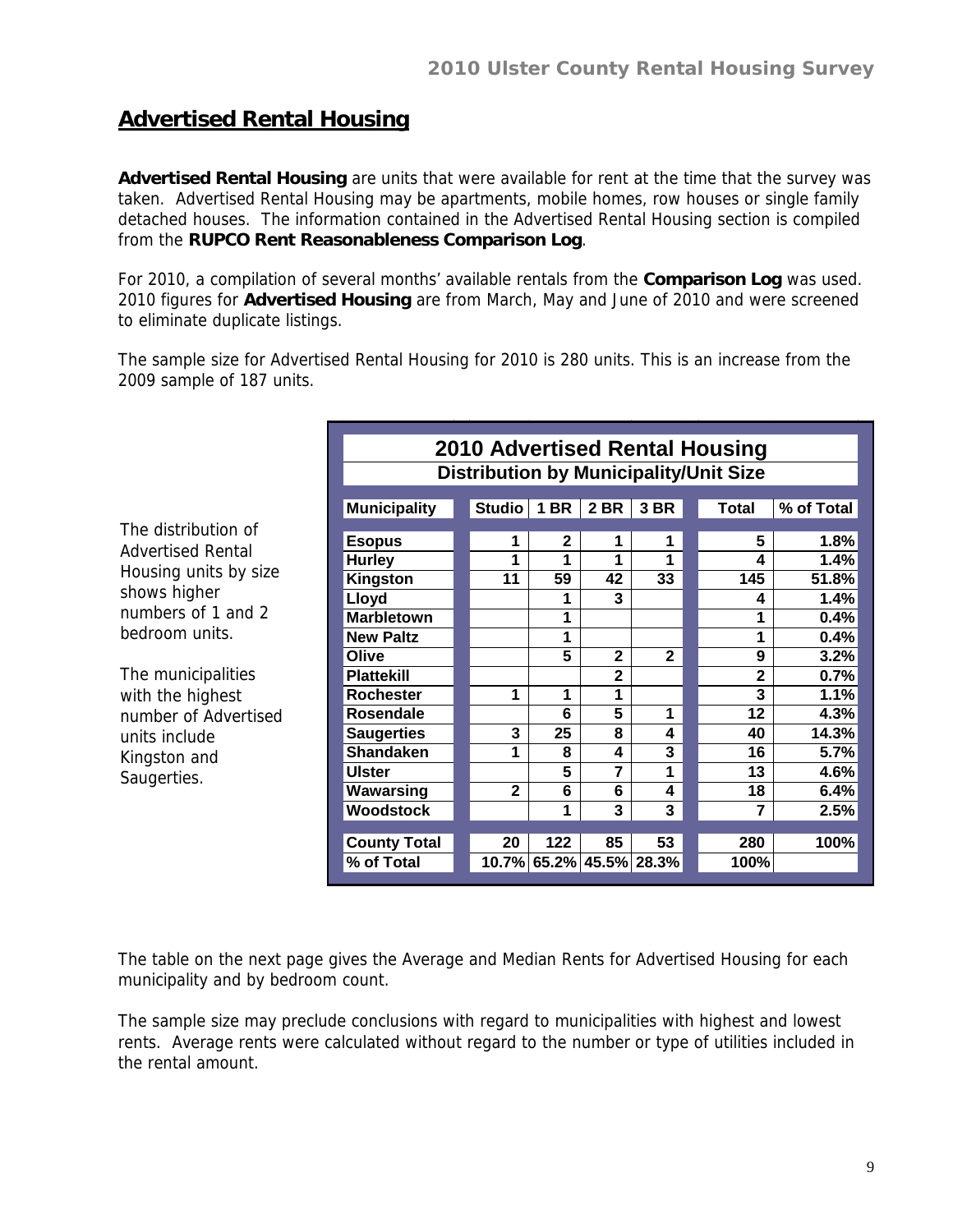| <b>Advertised Apartments</b>                             |                         |       |                |    |     |           |               |  |           |               |  |           |               |
|----------------------------------------------------------|-------------------------|-------|----------------|----|-----|-----------|---------------|--|-----------|---------------|--|-----------|---------------|
| 2010 Average and Median Rent by Municipality / Unit Size |                         |       |                |    |     |           |               |  |           |               |  |           |               |
|                                                          |                         |       |                |    |     |           |               |  |           |               |  |           |               |
| <b>Municipality</b>                                      | # Units                 |       | <b>Studios</b> |    | 1   | <b>BR</b> |               |  | 2 BR      |               |  |           | 3 BR          |
|                                                          |                         | Avg   | <b>Median</b>  |    | Avg |           | <b>Median</b> |  | Avg       | <b>Median</b> |  | Avg       | <b>Median</b> |
|                                                          |                         |       |                |    |     |           |               |  |           |               |  |           |               |
| <b>Esopus</b>                                            | 5                       | \$300 | \$<br>300      | \$ | 663 | \$        | 663           |  | \$<br>850 | \$<br>850     |  | \$1,150   | \$1,150       |
| <b>Hurley</b>                                            | 4                       | \$500 | \$<br>500      | \$ | 700 | \$        | 700           |  | \$<br>750 | \$<br>750     |  | \$1,200   | \$1,200       |
| Kingston                                                 | 145                     | \$602 | \$<br>625      | \$ | 767 | \$        | 750           |  | \$<br>897 | \$<br>885     |  | \$1,094   | \$1,100       |
| Lloyd                                                    | 4                       |       |                | \$ | 875 | \$        | 875           |  | \$<br>900 | \$<br>900     |  |           |               |
| <b>Marbletown</b>                                        | 1                       |       |                | \$ | 695 | \$        | 695           |  |           |               |  |           |               |
| <b>New Paltz</b>                                         | 1                       |       |                | \$ | 696 | \$        | 696           |  |           |               |  |           |               |
| Olive                                                    | 9                       |       |                | \$ | 685 | \$        | 675           |  | \$<br>775 | \$<br>775     |  | \$1,050   | \$1,050       |
| <b>Plattekill</b>                                        | $\mathbf 2$             |       |                |    |     |           |               |  | \$<br>975 | \$<br>975     |  |           |               |
| <b>Rochester</b>                                         | $\overline{\mathbf{3}}$ | \$525 | \$<br>525      | \$ | 700 | \$        | 700           |  | \$<br>800 | \$<br>800     |  |           |               |
| <b>Rosendale</b>                                         | 12                      |       |                | \$ | 724 | \$        | 735           |  | \$<br>939 | \$1,000       |  | \$<br>800 | \$<br>800     |
| <b>Saugerties</b>                                        | 40                      | \$642 | \$<br>625      | \$ | 734 | \$        | 750           |  | \$<br>856 | \$<br>858     |  | \$1,163   | \$1,175       |
| <b>Shandaken</b>                                         | 16                      | \$500 | \$<br>500      | \$ | 686 | \$        | 700           |  | \$<br>888 | \$<br>900     |  | \$<br>833 | \$<br>850     |
| <b>Ulster</b>                                            | 13                      |       |                | \$ | 770 | \$        | 800           |  | \$<br>900 | \$<br>925     |  | \$1,150   | \$1,150       |
| Wawarsing                                                | 18                      | \$528 | \$<br>528      | \$ | 692 | \$        | 675           |  | \$<br>747 | 753<br>\$     |  | \$<br>900 | \$<br>900     |
| <b>Woodstock</b>                                         | 7                       |       |                | \$ | 800 | \$        | 800           |  | \$1,050   | \$1,200       |  | \$1,167   | \$1,100       |
| <b>Ulster County</b>                                     | 280                     | \$572 | \$550          | \$ | 743 | \$        | 750           |  | \$<br>886 | \$<br>875     |  | \$1,071   | \$1,100       |
|                                                          |                         |       |                |    |     |           |               |  |           |               |  |           |               |

| <b>Advertised Apartments</b>             |    |          |               |               |       |          |             |               |      |          |          |               |              |       |       |               |
|------------------------------------------|----|----------|---------------|---------------|-------|----------|-------------|---------------|------|----------|----------|---------------|--------------|-------|-------|---------------|
| <b>Average and Median Rent Over Time</b> |    |          |               |               |       |          |             |               |      |          |          |               |              |       |       |               |
|                                          |    |          |               |               |       |          |             |               |      |          |          |               |              |       |       |               |
| <b>Unit Size</b>                         |    |          | <b>Studio</b> |               |       |          | <b>1 BR</b> |               | 2 BR |          |          |               | 3 BR         |       |       |               |
| Year                                     |    | Avg.     |               | <b>Median</b> |       | Avg.     |             | <b>Median</b> |      | Avg.     |          | <b>Median</b> |              | Avg.  |       | <b>Median</b> |
|                                          |    |          |               |               |       |          |             |               |      |          |          |               |              |       |       |               |
| 1997                                     | \$ | 382      |               | n/a           | \$    | 474      |             | n/a           | \$   | 604      |          | n/a           | \$           | 688   |       | n/a           |
| 1998                                     | \$ | 408      |               | n/a           | \$    | 501      |             | n/a           | \$   | 651      |          | n/a           | \$           | 846   |       | n/a           |
| 2000                                     | \$ | 439      | \$            | 400           | \$    | 534      | \$          | 500           | \$   | 652      | \$       | 625           | \$           | 861   | \$    | 775           |
| 2001                                     | \$ | 500      | \$            | 475           | \$    | 585      | \$          | 600           | \$   | 728      | \$       | 740           | \$           | 880   | \$    | 816           |
| 2002                                     | \$ | 575      | \$            | 575           | \$    | 612      | \$          | 600           | \$   | 821      | \$       | 725           | \$           | 867   | \$    | 875           |
| 2004                                     | \$ | 493      | \$            | 500           | \$    | 624      | \$          | 613           | \$   | 767      | \$       | 763           | \$           | 951   | \$    | 925           |
| 2005                                     | \$ | 552      | \$            | 575           | \$    | 621      | \$          | 650           | \$   | 751      | \$       | 750           | \$           | 1,030 | \$    | 1,050         |
| 2006                                     | \$ | 530      | \$            | 530           | \$    | 665      | \$          | 680           | \$   | 939      | \$       | 850           | \$           | 1,100 | \$    | 1,175         |
| 2007                                     | \$ | 625      | \$            | 625           | \$    | 695      | \$          | 700           | \$   | 843      | \$       | 850           | \$           | 1.074 | \$    | 1,090         |
| 2008                                     | \$ | 508      | \$            | 513           | \$    | 713      | \$          | 750           | \$   | 857      | \$       | 850           | \$           | 1,101 | \$    | 1,100         |
| 2009                                     | \$ | 578      | \$            | 575           | \$    | 724      | \$          | 700           | \$   | 857      | \$       | 850           | \$           | 1.054 | \$    | 1,000         |
| 2010                                     | \$ | 572      | \$            | 550           | \$    | 743      | \$          | 750           | \$   | 886      | \$       | 875           | \$           | 1,071 | \$    | 1,100         |
|                                          |    |          |               |               |       |          |             |               |      |          |          |               |              |       |       |               |
| % Chg. '09 - '10                         |    | $-1.0%$  |               | $-4.3%$       |       | 2.6%     |             | 7.1%          | 3.4% |          | 2.9%     |               | 1.6%         |       | 10.0% |               |
| % Chg. '00 -'10                          |    | 30.3%    | 37.5%         |               | 39.1% |          |             | 50.0%         |      | 35.9%    | 40.0%    |               | 24.4%        |       | 41.9% |               |
| % Chg.'97 - '10                          |    | 49.7%    |               |               |       | 56.8%    |             |               |      | 46.7%    |          |               | 55.7%        |       |       |               |
|                                          |    |          |               |               |       |          |             |               |      |          |          |               |              |       |       |               |
| 2010 \$ Required                         |    | \$22,880 |               | \$22,000      |       | \$29,720 |             | \$30,000      |      | \$35,440 | \$35,000 |               | 42,840<br>\$ |       |       | \$44,000      |
| w/out Rent Burden                        |    |          |               |               |       |          |             |               |      |          |          |               |              |       |       |               |

During the past year, the data show that the trend in rents for Advertised units is inconsistent. Caution is given to ascribing trends over the short term, due to the small sample size.

However, a look at the cumulative increases allows a broader view. The rental increases are substantial and in nearly all cases outstrip the Consumer Price Index inflation rate of 26.8% for the 2000-2010 time period and 36.0% for the 1997 – 2010 time period.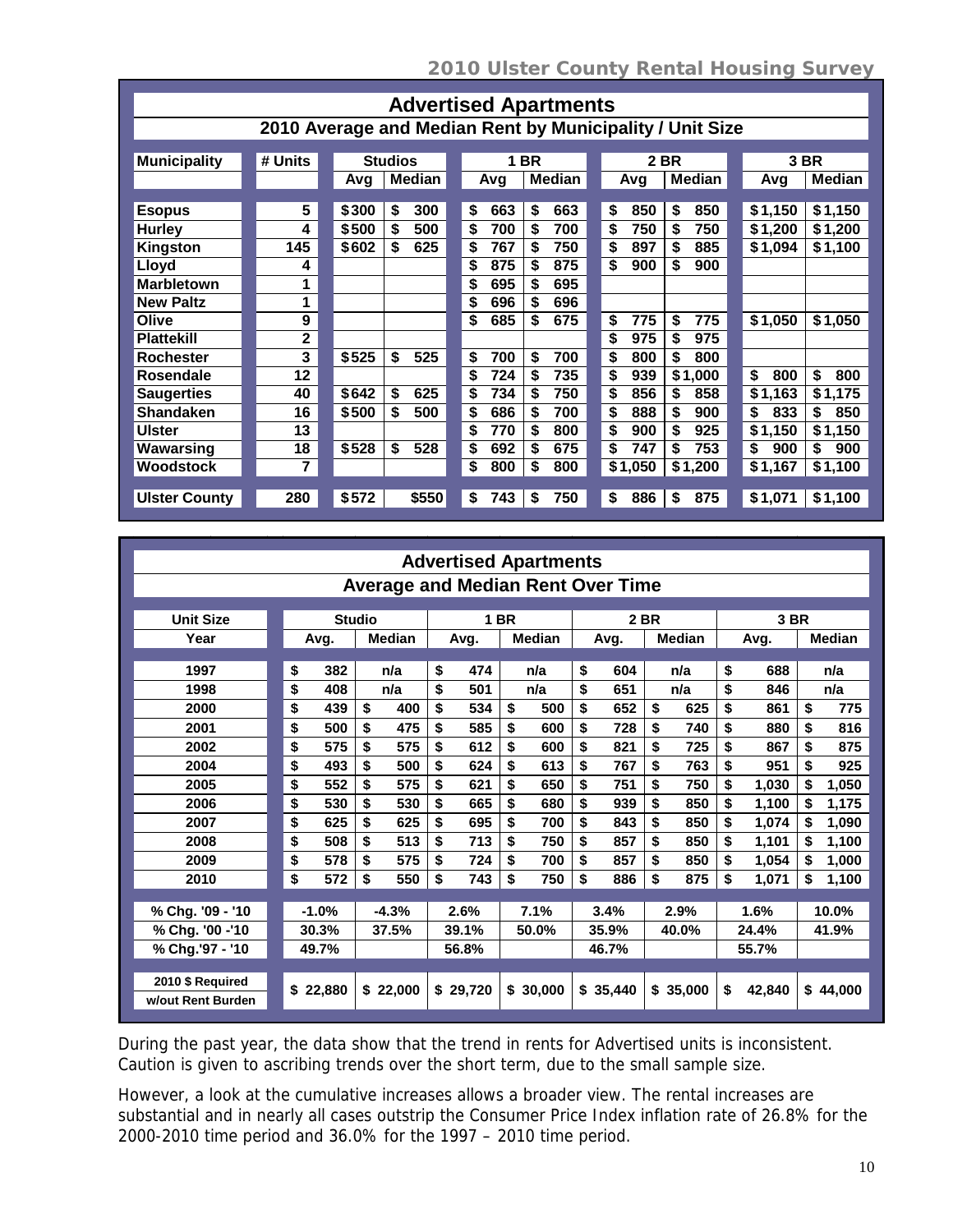## **Subsidized Housing**

**Subsidized Housing** are those rental units that receive the benefit from any of the various types of governmental support in the construction, purchase or rehabilitation of buildings that will house persons with income limitations. Rents are restricted by the income levels of the occupants.

| <b>Ulster County Subsidized Housing</b>                   |                               |                                                                 |               |        |                                                          |               |    |                                       |                     |  |  |  |  |
|-----------------------------------------------------------|-------------------------------|-----------------------------------------------------------------|---------------|--------|----------------------------------------------------------|---------------|----|---------------------------------------|---------------------|--|--|--|--|
|                                                           | by Municipality and Unit Type |                                                                 |               |        |                                                          |               |    |                                       |                     |  |  |  |  |
| <b>Apartment Name</b>                                     | <b>Type</b>                   | Income                                                          | <b>Studio</b> | $1$ BR | 2 BR 3 BR                                                |               | 4+ | Total                                 | <b>Municipality</b> |  |  |  |  |
| The Birches at Esopus                                     | AV                            | EV                                                              |               | 64     | 16                                                       |               |    | 80                                    | <b>Esopus</b>       |  |  |  |  |
| <b>Birchwood Village</b>                                  | PV                            | <b>VL</b>                                                       |               |        | 44                                                       | 36            |    | 80                                    | Kingston            |  |  |  |  |
| <b>Brigham Apartments</b>                                 | C                             | V                                                               |               | 38     |                                                          | 2             |    | 40                                    | Kingston            |  |  |  |  |
| <b>Colonial Addition</b>                                  | $\mathbf c$                   | <b>EVL</b>                                                      | 32            |        |                                                          |               |    | 32                                    | Kingston            |  |  |  |  |
| <b>Colonial Gardens</b>                                   | S                             | VL                                                              |               | 10     | 60                                                       | 28            |    | 98                                    | Kingston            |  |  |  |  |
| <b>Governor Clinton Apts.</b>                             | A                             | L                                                               | 15            | 77     |                                                          |               |    | 92                                    | Kingston            |  |  |  |  |
| <b>Hasbrouck Avenue</b>                                   | PH                            | EV                                                              |               |        | 4                                                        | 1             | 1  | 6                                     | Kingston            |  |  |  |  |
| Hunter St.                                                | <b>DS</b>                     | EV                                                              |               | 3      | 3                                                        | 1             |    | 7                                     | Kingston            |  |  |  |  |
| <b>Rondout Gardens</b>                                    | <b>DS</b>                     | VL                                                              | 42            | 20     | 29                                                       | 24            | 16 | 131                                   | Kingston            |  |  |  |  |
| <b>Spring Brook Village</b>                               | N                             | EV                                                              | 8             | 20     | 70                                                       | 24            |    | 122                                   | Kingston            |  |  |  |  |
| <b>Stuyvesant Charter Apts.</b>                           | <b>DS</b>                     | <b>EVL</b>                                                      |               | 40     | 80                                                       |               |    | 120                                   | Kingston            |  |  |  |  |
| <b>Stuyvesant Hotel</b>                                   | <b>CH</b>                     | EV                                                              |               | 40     |                                                          |               |    | 40                                    | Kingston            |  |  |  |  |
| <b>The Kirkland</b>                                       | N                             | L                                                               |               | 5      |                                                          |               |    | 5                                     | Kingston            |  |  |  |  |
| <b>Wiltwyck Gardens</b>                                   | C                             | <b>EVL</b>                                                      | 30            | 30     |                                                          |               |    | 60                                    | Kingston            |  |  |  |  |
| <b>Yosman Tower Apts.</b>                                 | $\overline{\mathbf{c}}$       | L                                                               | 70            | 34     |                                                          |               |    | 104                                   | Kingston            |  |  |  |  |
| <b>Golden View</b>                                        | A                             | EV                                                              |               | 51     |                                                          |               |    | 51                                    | Lloyd               |  |  |  |  |
| Jenny's Garden                                            | C                             | ٧                                                               |               | 66     |                                                          |               |    | 66                                    | Marlborough         |  |  |  |  |
| <b>Huguenot Park Apts.</b>                                | A                             | V                                                               |               | 24     |                                                          |               |    | 24                                    | <b>New Paltz</b>    |  |  |  |  |
| <b>Meadowbrook Farms I</b>                                | N                             | EV                                                              |               | 36     | 64                                                       |               |    | 100                                   | <b>New Paltz</b>    |  |  |  |  |
| <b>Meadowbrook Farms II</b>                               | D                             | L                                                               |               | 50     | 8                                                        | 4             |    | 62                                    | <b>New Paltz</b>    |  |  |  |  |
| <b>Tongore Pines</b>                                      | C                             | EV                                                              |               | 19     |                                                          |               |    | 19                                    | Olive               |  |  |  |  |
| <b>Blair Road</b>                                         | N                             | ٧                                                               |               |        | 9                                                        |               |    | 9                                     | <b>Rochester</b>    |  |  |  |  |
| <b>Park Heights</b>                                       | C                             | V                                                               |               | 40     |                                                          |               |    | 40                                    | <b>Rosendale</b>    |  |  |  |  |
| <b>Brede Building</b>                                     | N                             | EV                                                              |               | 4      | 3                                                        |               |    | 7                                     | <b>Saugerties</b>   |  |  |  |  |
| <b>Saugerties Senior Hsing.</b>                           | A                             | <b>EVL</b>                                                      | 31            | 31     |                                                          |               |    | 62                                    | <b>Saugerties</b>   |  |  |  |  |
| <b>The Mill</b>                                           | A                             | ٧                                                               | 15            | 74     |                                                          |               |    | 89                                    | <b>Saugerties</b>   |  |  |  |  |
| <b>Hickory Ridge Apts.</b>                                | D                             | EV                                                              |               | 32     | 13                                                       | 3             |    | 48                                    | <b>Saugerties</b>   |  |  |  |  |
| <b>The Birches</b>                                        | A                             | VL                                                              |               | 52     | 8                                                        |               |    | 60                                    | <b>Saugerties</b>   |  |  |  |  |
| Shandaken Village Apts.                                   | $\mathbf c$                   | <b>EVL</b>                                                      |               | 24     |                                                          |               |    | 24                                    | Shandaken           |  |  |  |  |
| <b>Elsie's Meadow</b>                                     | A                             | EV                                                              |               | 24     |                                                          |               |    | 24                                    | Shawangunk          |  |  |  |  |
| <b>Chambers Court</b>                                     | $\overline{c}$                | VL                                                              |               | 60     | 12                                                       |               |    | 72                                    | <b>Ulster</b>       |  |  |  |  |
| The Birches at Chambers                                   | A                             | L                                                               |               | 52     | 14                                                       |               |    | 66                                    | <b>Ulster</b>       |  |  |  |  |
| <b>Seven Greens</b>                                       | A                             | L                                                               | 1             | 123    |                                                          |               |    | 124                                   | <b>Ulster</b>       |  |  |  |  |
| <b>Canal Lock Apts.</b>                                   | D                             | EV                                                              |               | 8      | 32                                                       | 12            |    | 52                                    | Wawarsing           |  |  |  |  |
| <b>Ellenville Public Housing</b>                          | D                             | <b>EVL</b>                                                      |               | 4      | 15                                                       | 15            |    | 34                                    | Wawarsing           |  |  |  |  |
| Ellenville Regional Sr. Hsn.                              | A                             | VL                                                              |               | 99     |                                                          |               |    | 99                                    | Wawarsing           |  |  |  |  |
| <b>Ellenville Seniors Hsing.</b>                          | C                             | <b>EVL</b>                                                      |               | 30     |                                                          |               |    | 30                                    | Wawarsing           |  |  |  |  |
| <b>Glusker Gardens</b>                                    | C                             | EV                                                              |               | 30     | 2                                                        |               |    | 32                                    | Wawarsing           |  |  |  |  |
| <b>Woodstock Meadows</b>                                  | C                             | EV                                                              |               | 24     |                                                          |               |    | 24                                    | Woodstock           |  |  |  |  |
| Total by # Bedrms.                                        |                               |                                                                 | 244           | 1338   | 486                                                      | 150           | 17 | 2235                                  |                     |  |  |  |  |
| % by # Bedrms.                                            | 10.9% 59.9% 21.7%             |                                                                 |               |        |                                                          | 6.7% 0.8%     |    |                                       |                     |  |  |  |  |
| <b>Type Legend</b>                                        |                               |                                                                 |               |        |                                                          | Income Legend |    |                                       |                     |  |  |  |  |
| A - All Seniors                                           |                               | N - No Target Population                                        |               |        |                                                          |               |    |                                       |                     |  |  |  |  |
| C - All Seniors & Disabled<br>D - Some units for Disabled |                               | P - Some units for Single Parents<br>S - Some units for Seniors |               |        |                                                          |               |    | E - < 30% of Area Median Income (AMI) |                     |  |  |  |  |
| H - Some units for Homeless                               |                               | V - Veteran Preference                                          |               |        | V - Very Low 30 - 50 % AMI<br>L - Low Income 50-80 % AMI |               |    |                                       |                     |  |  |  |  |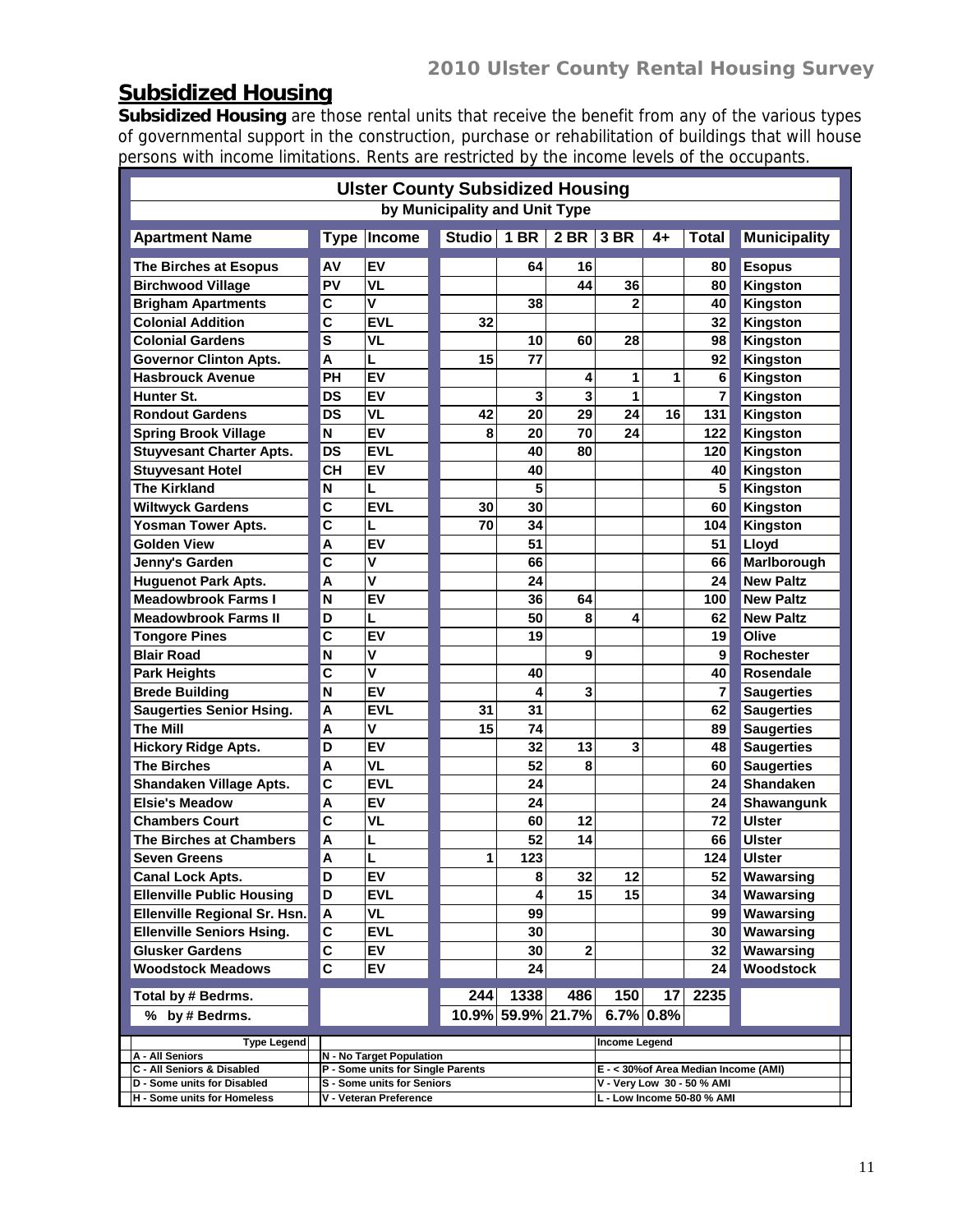Of the 2,235 subsidized housing units in Ulster County, 1,414 are age restricted for seniors of varying ages; some are over 55, while others are 62 and over. The remaining 821 units, are available for all ages.

Most of the subsidized complexes in the county contain some units that are handicapped accessible and also some that are fully ADA compliant. Generally, handicapped units will not be left vacant if there is no handicapped tenant to rent it. However, the occupying tenant must sign a statement acknowledging that should the unit be needed for a handicapped tenant, the current tenant will be moved to another unit.

Some subsidized housing units are restricted to single parents or the homeless. Others give preference to other targeted populations such as veterans or the frail elderly.

Income limitations also vary among the different subsidized entities depending on their financing, but none are permitted to accept tenants with incomes over 80% of the Area Median Income (AMI), adjusted for family size. The 2010 AMI for a family of four in Ulster County is \$70,100. In order to qualify for subsidized housing, a family of four could not have income greater than 80% of the AMI or \$56,100 and for some subsidized housing the income limit would be substantially less.

|                                                                     | <b>Subsidized Housing</b> |                                |       |                         |      |                        |               |  |  |  |  |  |  |
|---------------------------------------------------------------------|---------------------------|--------------------------------|-------|-------------------------|------|------------------------|---------------|--|--|--|--|--|--|
| <b>Compare Distribution of Units by Municipality vs. Population</b> |                           |                                |       |                         |      |                        |               |  |  |  |  |  |  |
|                                                                     |                           |                                |       |                         |      |                        |               |  |  |  |  |  |  |
| Municipality                                                        |                           | # of Units  % of Units  % Pop. |       | Municipality            |      | # of Units  % of Units | ∣% Pop        |  |  |  |  |  |  |
|                                                                     |                           |                                |       |                         |      |                        |               |  |  |  |  |  |  |
| <b>Denning</b>                                                      | $\bf{0}$                  | $0.0\%$                        | 0.3%  | Olive                   | 19   | 0.9%                   | 2.6%          |  |  |  |  |  |  |
| <b>Esopus</b>                                                       | 80                        | 3.6%                           | 5.2%  | <b>Plattekill</b>       | 0    | $0.0\%$                | 5.6%          |  |  |  |  |  |  |
| Gardiner                                                            | 0                         | $0.0\%$                        | 2.9%  | <b>Rochester</b>        | 9    | 0.4%                   | 3.9%          |  |  |  |  |  |  |
| Hardenburgh                                                         | 0                         | $0.0\%$                        | 0.1%  | Rosendale               | 40   | 1.8%                   | 3.6%          |  |  |  |  |  |  |
| <b>Hurley</b>                                                       | O                         | $0.0\%$                        | 3.7%  | <b>Saugerties</b>       | 266  | 11.9%                  | 10.6%         |  |  |  |  |  |  |
| <b>Kingston City</b>                                                | 937                       | 41.9%                          | 13.2% | <b>Shandaken</b>        | 24   | 1.1%                   | 1.8%          |  |  |  |  |  |  |
| <b>Kingston Town</b>                                                | Ω                         | 0.0%                           | 0.5%  | Shawangunk              | 24   | 1.1%                   | 6.8%          |  |  |  |  |  |  |
| Lloyd                                                               | 51                        | 2.3%                           | 5.6%  | <b>Ulster</b>           | 262  | 11.7%                  | 7.1%          |  |  |  |  |  |  |
| <b>Marbletown</b>                                                   | Ω                         | $0.0\%$                        | 3.3%  | Wawarsing               | 247  | 11.1%                  | 7.8%          |  |  |  |  |  |  |
| Marlborough                                                         | 66                        | 3.0%                           | 4.6%  | Woodstock               | 24   | 1.1%                   | 3.5%          |  |  |  |  |  |  |
| <b>New Paltz</b>                                                    | 186                       | 8.3%                           | 7.2%  | <b>Ulster County</b>    | 2235 |                        | 100.0% 100.0% |  |  |  |  |  |  |
|                                                                     |                           |                                |       |                         |      |                        |               |  |  |  |  |  |  |
|                                                                     |                           |                                |       | <b>Total 2235 Units</b> |      |                        |               |  |  |  |  |  |  |

The City of Kingston contains 41.9% of the county's subsidized housing units. Eighty-five percent of all Subsidized Units are concentrated in five municipalities: City of Kingston, New Paltz, Saugerties, the Town of Ulster and Wawarsing. These five municipalities contain 45.9% of the population of Ulster County.

The vacancy rate for Subsidized Housing in Ulster County is less than 1% (0.58%) with 13 of the 2,235 units vacant.

Waiting times vary considerably in Subsidized Housing complexes. Five have a wait of three to six months, 4 report a waiting time up to a year, 9 report a 1 year wait, 8 have a wait of one to two years and 6 have more than a 2 year wait. Two cannot have waiting lists as they house the homeless. Four others have no wait, one of which has targeted population. One complex could not estimate the wait as they expect to have a new building open within 6 months.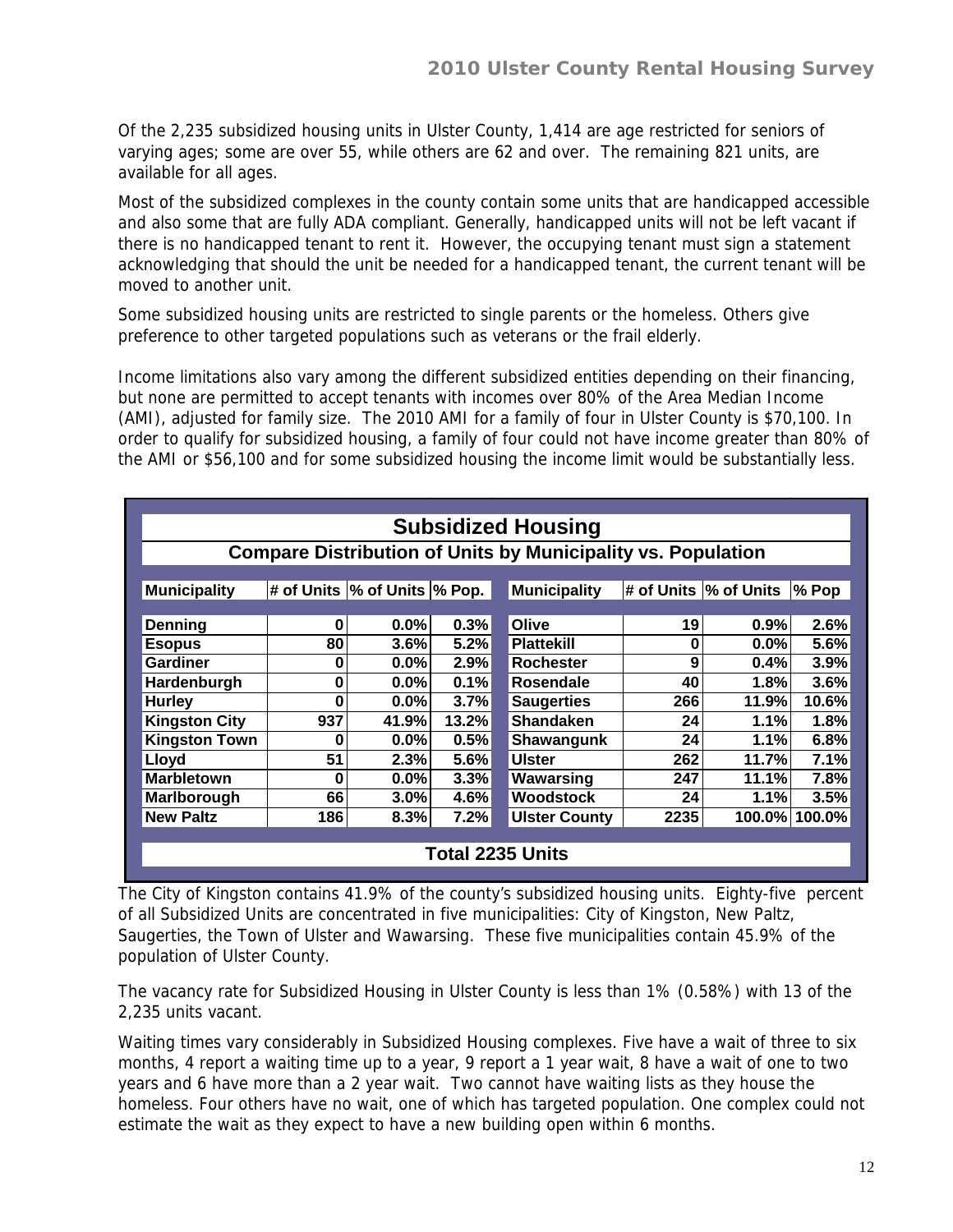The Kingston Housing Authority has extensive waiting lists. With the exception of Brigham Apartments on O'Neil St., KHA has closed its waiting lists to applications for all but efficiency units.

Additions to the Subsidized rental housing stock since the publication of the 2009 Rental Survey include Ellenville Regional Seniors Housing, the second phase of a three phase project for seniors in the Town of Wawarsing. This second phase added 42 one-bedroom units to the 57 units from Phase I, and opened its doors in August of 2010. Phase III has already broken ground and is expected to be ready in February of 2011. Phase III will add 44 units bringing the total units to 144.

Recently completed, the Birches at Chambers, is a 66 unit senior housing project, consisting of 52 one bedroom and 14 two bedroom apartments. The Birches at Chambers is adjacent to Chambers Court Senior Housing in the Town of Ulster.

Woodstock Commons, an intergenerational housing complex proposed in the Town of Woodstock has received final approval. The design is for 52 rental units, 20 for people age 55 and over, 32 with no age restriction. Woodstock Commons will also have ten units set aside for artists. Construction is expected to begin in March 2011 with a July 2012 completion date.

Also funded, is Milton Harvest, a senior housing complex in the Town of Marlborough. Milton Harvest will have 47 one bedroom apartments. This complex has completed planning approvals and construction is currently in progress.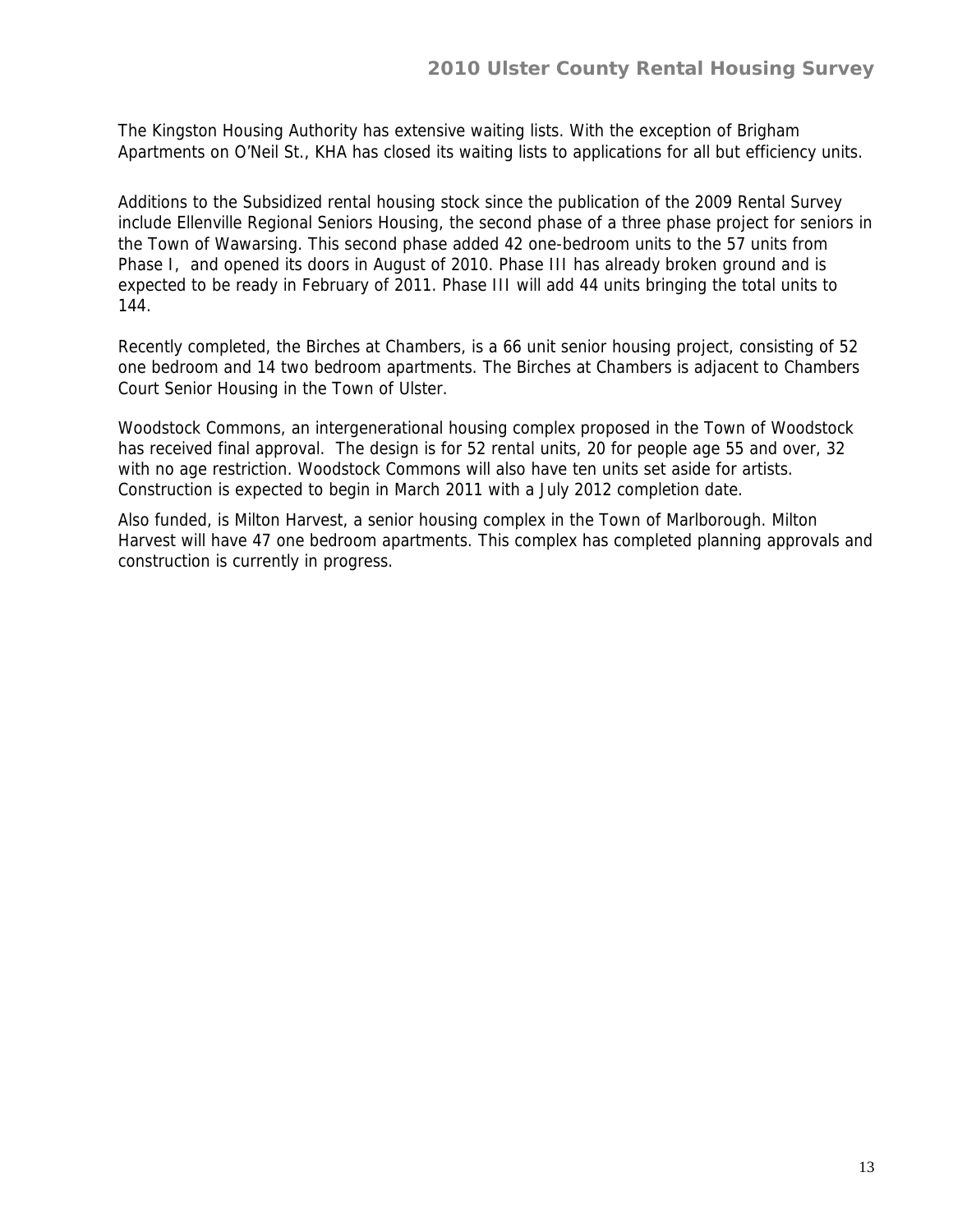## **Affordability**

Most housing providers, including HUD, use 30% as the barometer of affordability for housing. If more than this percentage of a household's income is spent on housing, the household is considered housing cost burdened. Recent data released by the Census, the **2006-2008 American Community Survey** (ACS) three Year Estimates, gives us a current look at the affordability of rental housing in Ulster County.

According to the ACS, 48.7% of Ulster County renters are housing cost burdened. And more than one quarter (27.92 %) are severely burdened, paying more than half their income toward housing costs.

If this is not startling enough, consider that the Median Household Income for renters in Ulster County, according to the 2005-2007 ACS, is \$34,806. After paying the rent, this leaves little for life's other necessities.

| Gross Rent as a Percentage of Household Income   |          |            |  |  |  |  |  |  |
|--------------------------------------------------|----------|------------|--|--|--|--|--|--|
| Ulster County 2006-2008 ACS Three Year Estimates |          |            |  |  |  |  |  |  |
|                                                  |          |            |  |  |  |  |  |  |
|                                                  | # Hholds | % of Total |  |  |  |  |  |  |
|                                                  |          |            |  |  |  |  |  |  |
| Less than 10.0 $%$                               | 642      | 2.8%       |  |  |  |  |  |  |
| 10.0 to 14.9 %                                   | 1,638    | 7.2%       |  |  |  |  |  |  |
| 15.0 to 19.9 %                                   | 2,474    | 10.9%      |  |  |  |  |  |  |
| 20.0 to 24.9 %                                   | 2,803    | 12.3%      |  |  |  |  |  |  |
| 25.0 to 29.9 %                                   | 2,522    | 11.1%      |  |  |  |  |  |  |
| 30.0 to 34.9 %                                   | 2,220    | 9.8%       |  |  |  |  |  |  |
| 35.0 to 39.9 %                                   | 1,024    | 4.5%       |  |  |  |  |  |  |
| 40.0 to 49.9 %                                   | 1,472    | 6.5%       |  |  |  |  |  |  |
| 50.0 % or more                                   | 6,349    | 27.9%      |  |  |  |  |  |  |
| Not computed                                     | 1,589    | 7.0%       |  |  |  |  |  |  |
|                                                  |          |            |  |  |  |  |  |  |
| <b>Total Renter Households</b>                   | 22,733   | 100.0%     |  |  |  |  |  |  |
|                                                  |          |            |  |  |  |  |  |  |
| Housing Cost Burdened $(30\% + )$                | 11,065   | 48.7%      |  |  |  |  |  |  |
| Severely Cost Burdened (50% + >)                 | 6,092    | 27.9%      |  |  |  |  |  |  |

The problem of rental housing costs does not stop at the Ulster County border. In New York State, the percent of rent burdened households runs from a low of 30.3% in Jefferson County to a high of 56.0 % in Suffolk County. Ulster County, with 48.7% ranks  $19<sup>th</sup>$  highest on a list of the 60 counties for which data is available.

For severely burdened, paying more than 50% of gross income toward rent, the range is from a low of 12.5% in Lewis County to a high of 32.2% in Oswego County. Ulster County ranks  $8<sup>th</sup>$ highest in NYS, as 27.9% of Ulster County's renter households are severely burdened.

Nationwide, the percent burdened range from 30.1% in Wyoming to 52.8% in Florida. New York is 6<sup>th</sup> highest with 47.8%. For severely burdened, Wyoming again has the lowest percentage at 14.2%, while Florida is again highest at 26.4%. New York State ranks 4<sup>th</sup> with 25.6% of its renters severely burdened.

As a nation, 45.8% of the USA's renters are rent burdened. And 23.0% of our entire country's renters pay more than half their income towards rent.